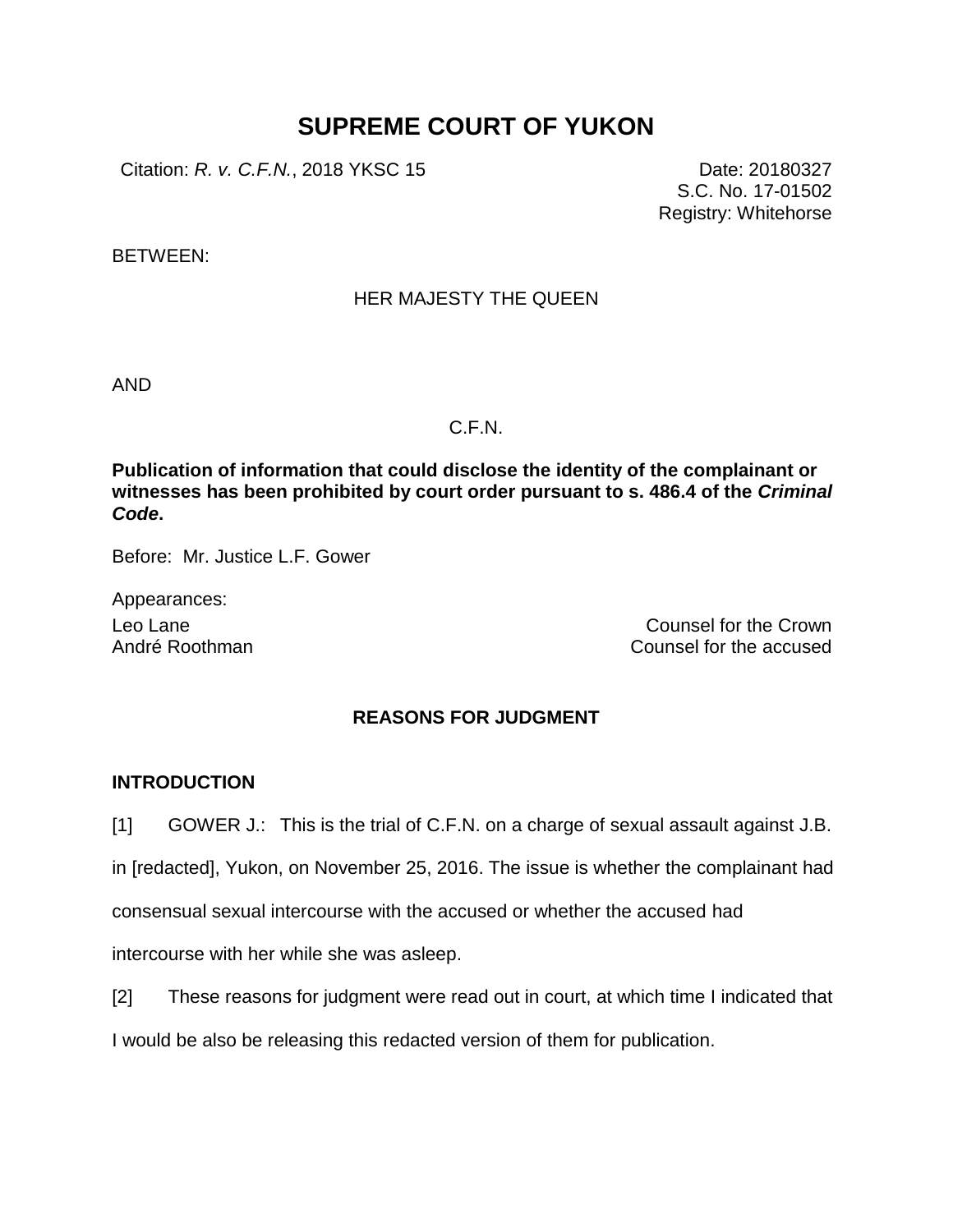## **BACKGROUND**

[3] The accused and the complainant were friends. They had worked together for about three years until the end of 2016. About four years ago the complainant also became good friends with the accused's wife, R.N. ("R."), although they have been estranged since the date of the alleged incident.

[4] The complainant's partner is R.G.. They have been together for about nine years.

[5] The accused and his wife have been together for about 14 years, and have been married for the last nine.

[6] Up until the date of the alleged offence, the complainant and R. would visit each other about once a week. Also, the two couples would visit each other in their homes regularly.

[7] The following facts are not contentious.

[8] On Thursday November 24, 2016, the accused finished work a little bit early and went home to start cooking supper. R. joined him soon after and the two started working together to sort some photographs for family members while supper was being prepared. The accused started drinking some beer around that time and R. started to consume beer-based drinks she referred to as "Twisted Teas".

[9] R. and the complainant texted each other about getting together for a "girls night out" that night. The complainant was driving and picked R. up at her house about 8:30 or 9 p.m. At one point, they attended at the a motel lounge, where they each had one beer and purchased more beer to take away.

[10] About 9:30 or 10 p.m. the two women went to the complainant's home, where R.G. and his friend Ro. were present. The four of them drank beer and chatted and the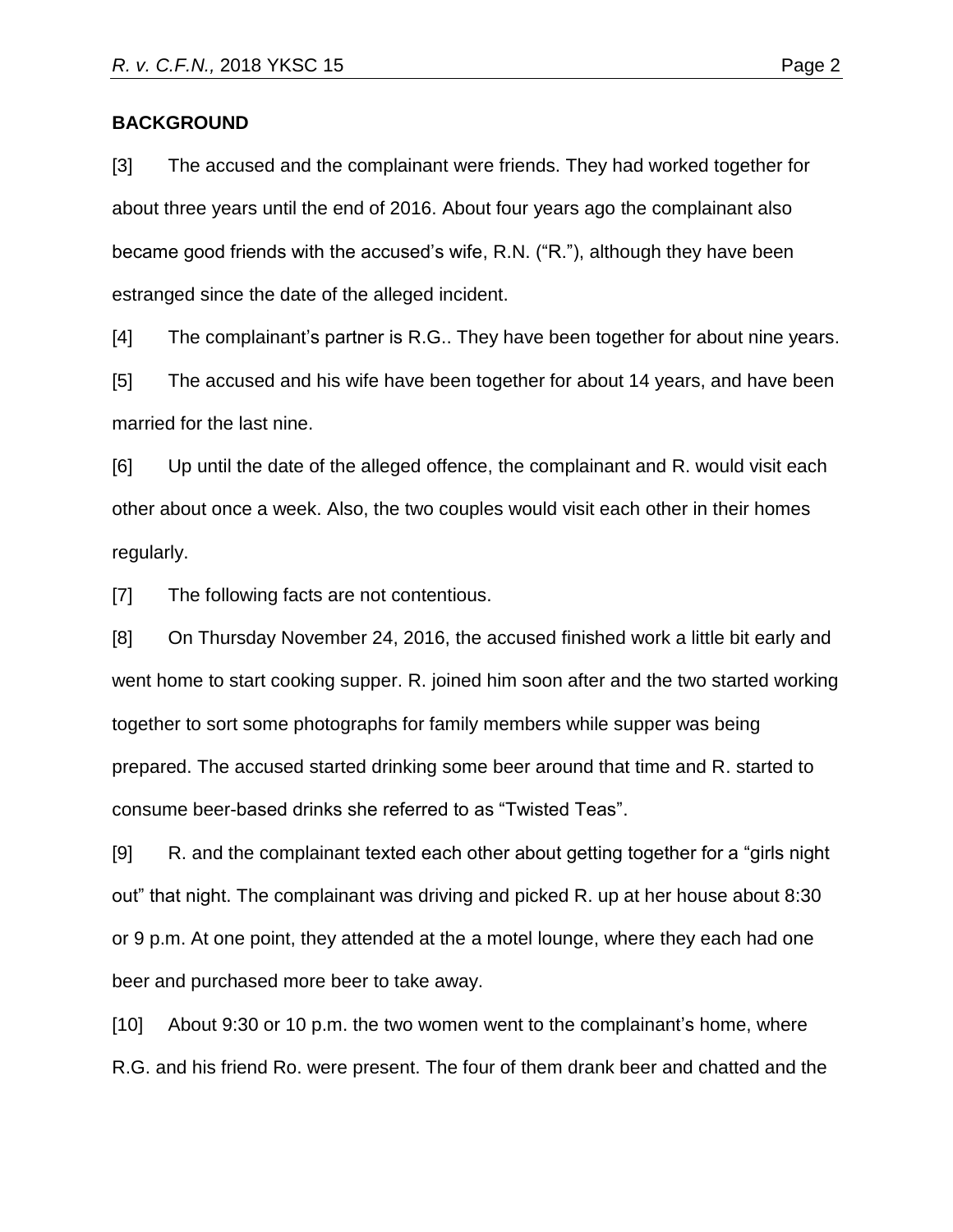mood was good. Eventually, R.G. shut the socializing down because he wanted to go to Whitehorse with his family the following morning. The complainant agreed to give Ro. and R. a ride home, which she did at some point after midnight. The complainant was unsure of the time, but R. recalled leaving the complainant's at about 2 a.m.

[11] The complainant dropped Ro. at his house and then continued on to R.'s house.

[12] The complainant and R. arrived at R.'s house at about 2:00 to 2:30 a.m.

[13] The complainant went inside R.'s house and began socializing with R. and the accused at the kitchen table. All three were drinking beer.

[14] At one point, R.G. phoned the complainant. He was upset because she had not yet returned home and he was unaware that she intended to continue socializing at R.'s home. About a half an hour later, R.G. came over. He was angry with the complainant for not coming home and took her vehicle keys so that she could not drive. R.G. stayed less than five minutes before leaving.

[15] The complainant, R. and the accused continued drinking at the kitchen table, chatting and listening to music, and the mood was good.

[16] At some point during the early morning hours, the complainant and R. began kissing and having sex in the master bedroom.

[17] At one point, the accused joined them in the master bedroom and there was a brief discussion about having a threesome. However, R. quickly declined, claiming that she would be too jealous.

[18] The accused left the master bedroom.

[19] The complainant subsequently left the master bedroom and went into the living room.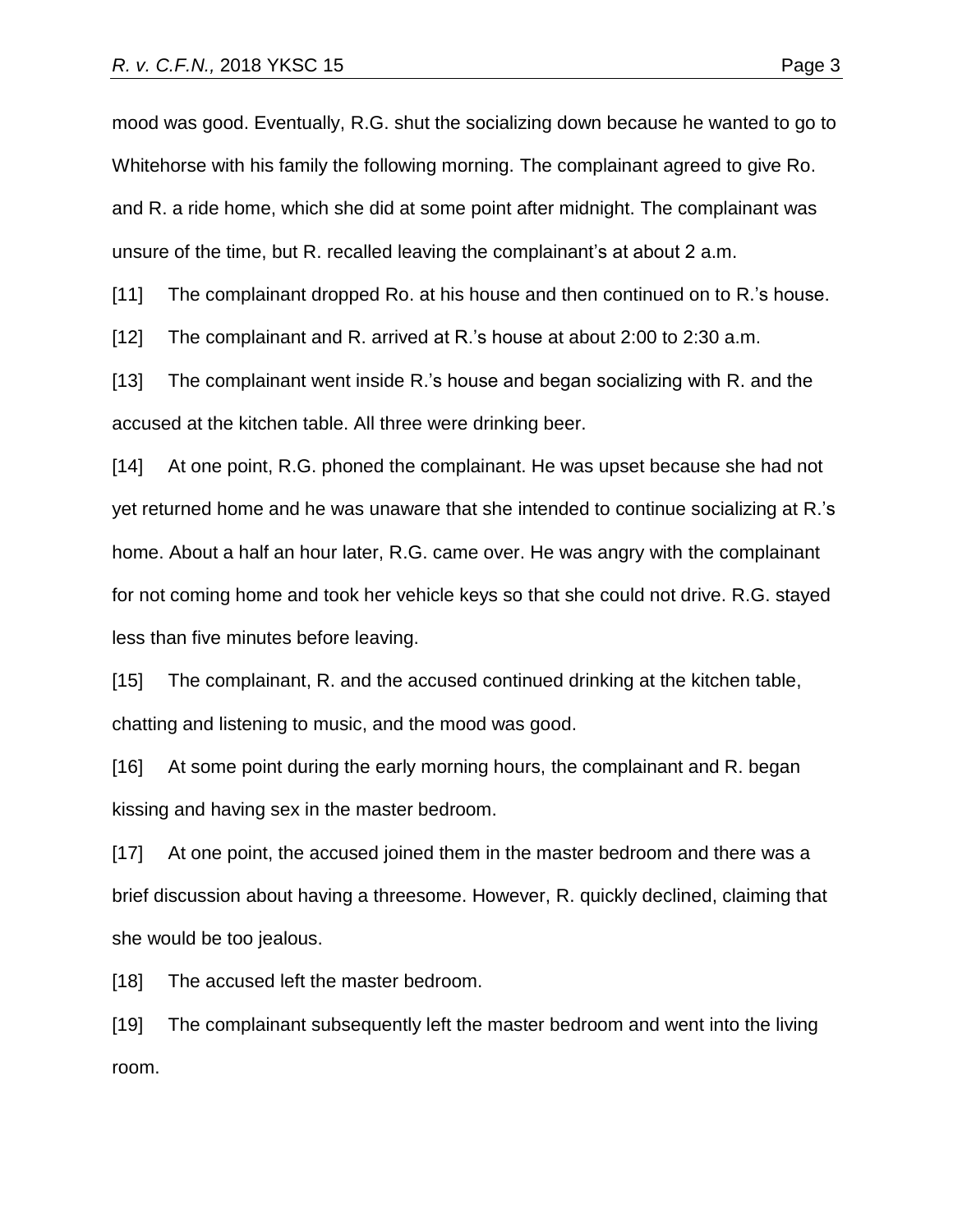[20] R. was the last to leave the master bedroom. When she entered the living room, she saw the accused on top of the complainant engaged in sexual intercourse. Each had their pants and underwear pulled down, but each was clothed from the waist up. R. became enraged and started screaming and striking at the accused, causing four minor facial bruises or abrasions and some minor swelling. Various things were said by each of the parties as the accused and the complainant got dressed.

[21] The complainant found a spare vehicle key in her jacket pocket, left the home and drove to the location of a former restaurant, which was about 10 minutes' drive away. While there, she phoned her younger sister and her mother, L., to talk about what had happened. The complainant also exchanged text messages with R. during this time.

[22] Eventually, the complainant returned to her home where she told R.G. what had happened. L. picked the complainant up and the two of them went to the [redacted] Health Centre, where the complainant was examined and received Ativan as medication for her hysteria. While there, Cst. Kerry Jury took an audio statement from the complainant.

[23] Later, L. and R.G. took the complainant to the Whitehorse General Hospital, where she received a sexual assault kit examination.

[24] The accused was arrested at his home by Cpl. Peters sometime after 10 a.m., the morning of Friday, November 25, 2016.

[25] The complainant estimates that she consumed about 14 beers in total throughout the evening of November 24<sup>th</sup> and the early morning hours of November 25<sup>th</sup>. R. estimates that she consumed between 15 and 18 beers (including the "Twisted Teas")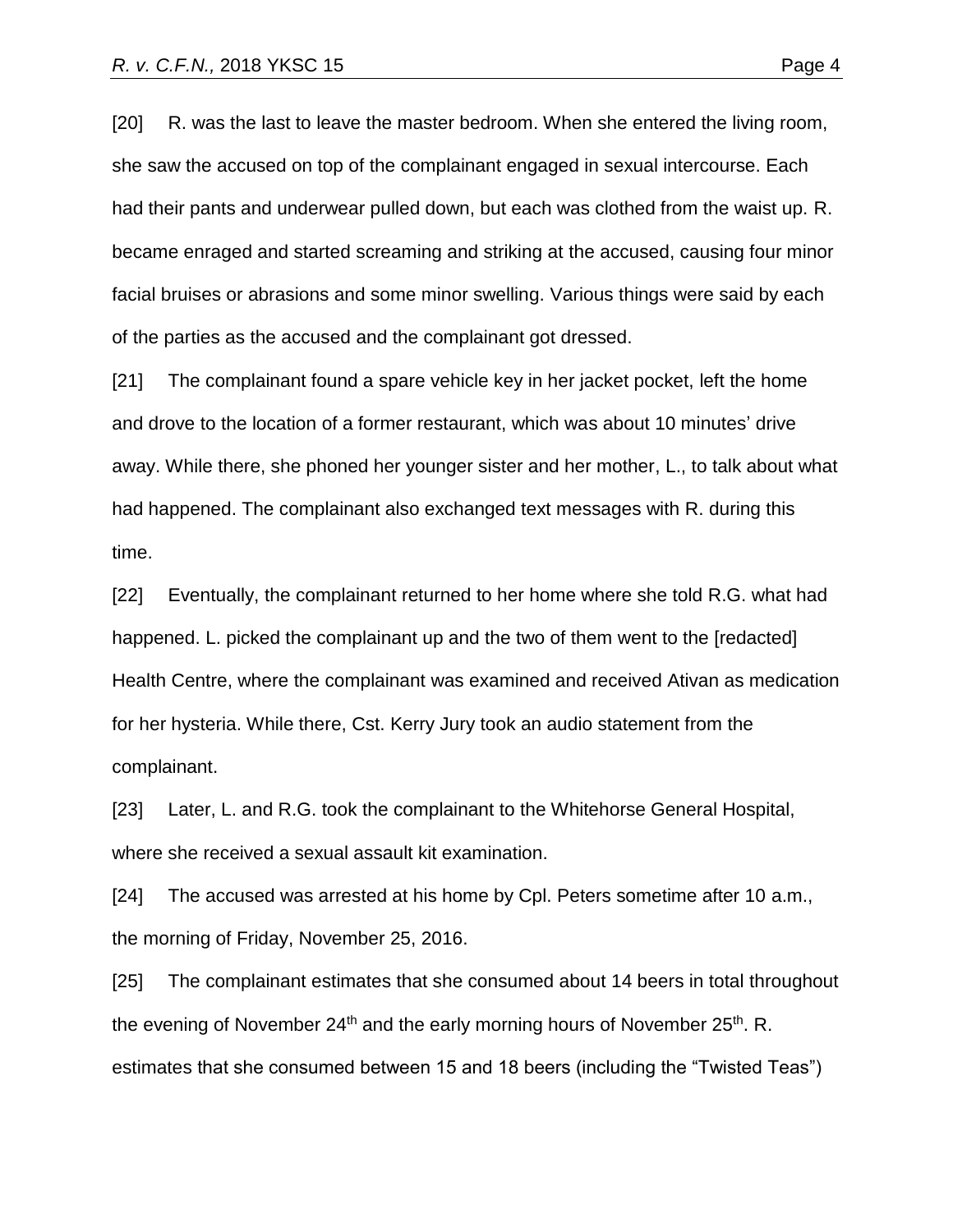during the same time period. The accused estimates that he consumed about 20 beers in total, and that he drank the last 12 beers after the complainant and R. arrived at his house between 2:00 and 2:30 a.m.

#### **LAW**

[26] The accused testified in this trial. Accordingly, counsel are agreed that I am obliged to consider the principles originally set out in *R v. W.(D.)*, [1991] 1 S.C.R. 742, in assessing the credibility of the accused in relation to the onus of proof, which in this case remains on the Crown at all times. The *W.(D.)* principles have been expressed by courts in various ways since originally pronounced. There is no magic wording or formula in stating the principles. The way they are expressed in *Canadian Criminal Jury Instructions*,  $4^{th}$  Ed., 2017, at p. 4.04 - 3 is as follows:

- 1) If I believe the evidence of the accused, I must find him not guilty.
- 2) If I do not believe the evidence of the accused, but his evidence leaves me with a reasonable doubt [on the issue of consent to the sexual intercourse], I must find him not guilty.
- 3) If I do not know whom to believe, then I have a reasonable doubt and must find the accused not guilty.
- 4) Even if I am not left with a reasonable doubt by the evidence of the accused and the defence witnesses, I must still ask myself whether, on the whole of the evidence, I am satisfied beyond a reasonable doubt that the accused is guilty.

#### **ANALYSIS**

## *1) The evidence of the accused*

[27] In summary, the evidence of the accused is as follows.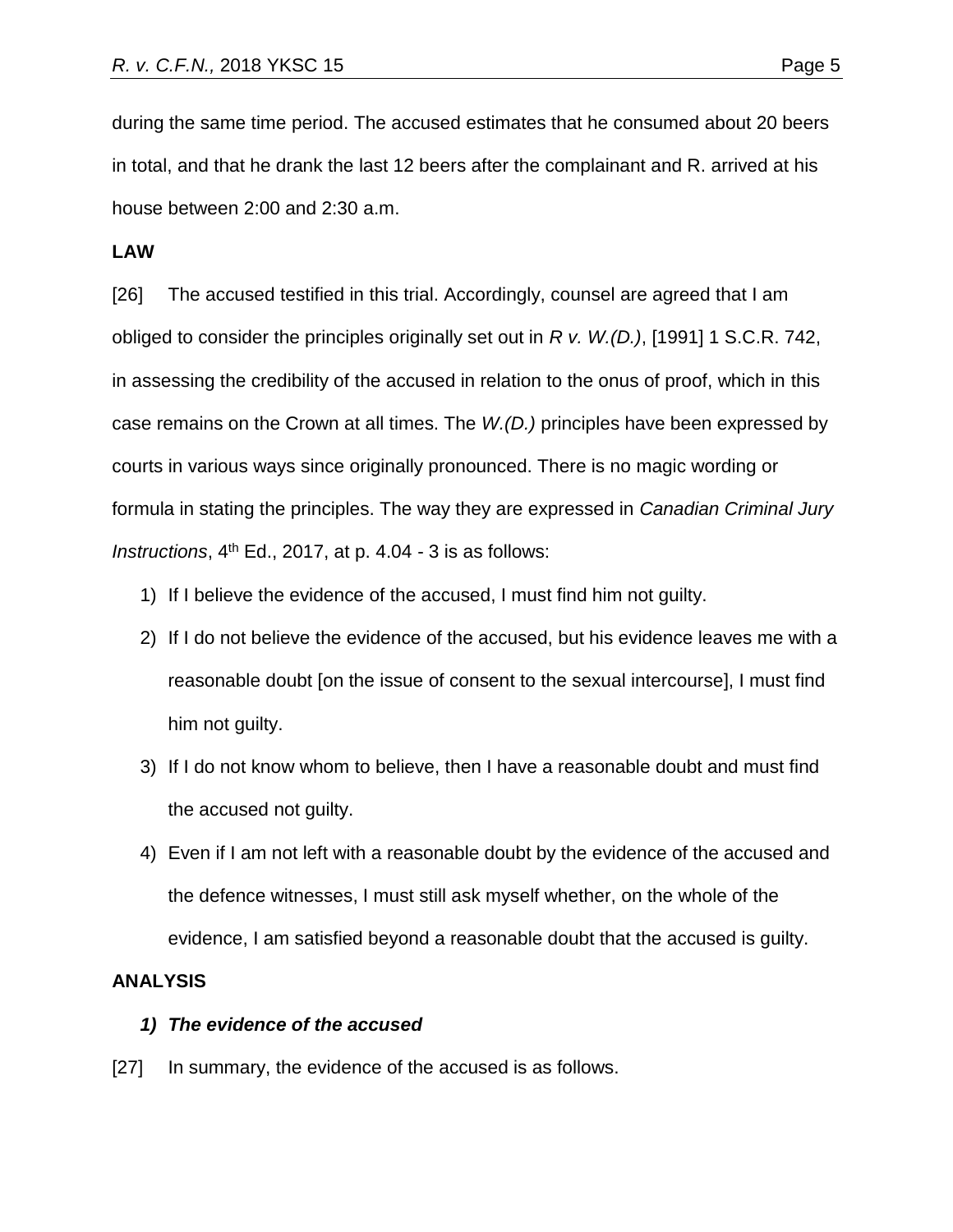[28] He was awake and sitting at the kitchen table when the complainant and R. arrived at about 2:00 or 2:30 a.m. He said the two women were both very intoxicated. He drank with them at the kitchen table and the mood was good.

[29] The accused testified that he went outside for a smoke and when he came back inside both women were gone from the kitchen table. He walked to the master bedroom door, which was open, and could see a light on in the ensuite bathroom from under the door, which was closed. He then returned to the kitchen and continued drinking beer.

[30] A while later, the accused heard a noise from the bathroom, which he described as sounding like something falling or banging on the wall. He went back to the master bedroom, walked inside and knocked on the closed ensuite door. He asked if everything was okay and heard one of the women reply that they were okay and would be out in a bit. He was not sure which one of the women was speaking.

[31] The accused returned to the kitchen and continued to drink beer. He went outside and had another cigarette and when he returned to the kitchen the women still were not present.

[32] The accused then heard the door to the master bedroom close. He returned to the bedroom and opened the door without knocking. He said that he saw the complainant sitting on the bed by the dresser and R. standing in between the dresser and the bedroom door. The accused testified that each woman was only wearing a bra and underwear. He asked them what they were doing. He said that the complainant replied saying that she would like to have a threesome. He said R. looked at him and he said "Yes", that he would be "down for a threesome". He looked at R. again and she looked at him saying "No", she would be too "jealous", and that she did not want it to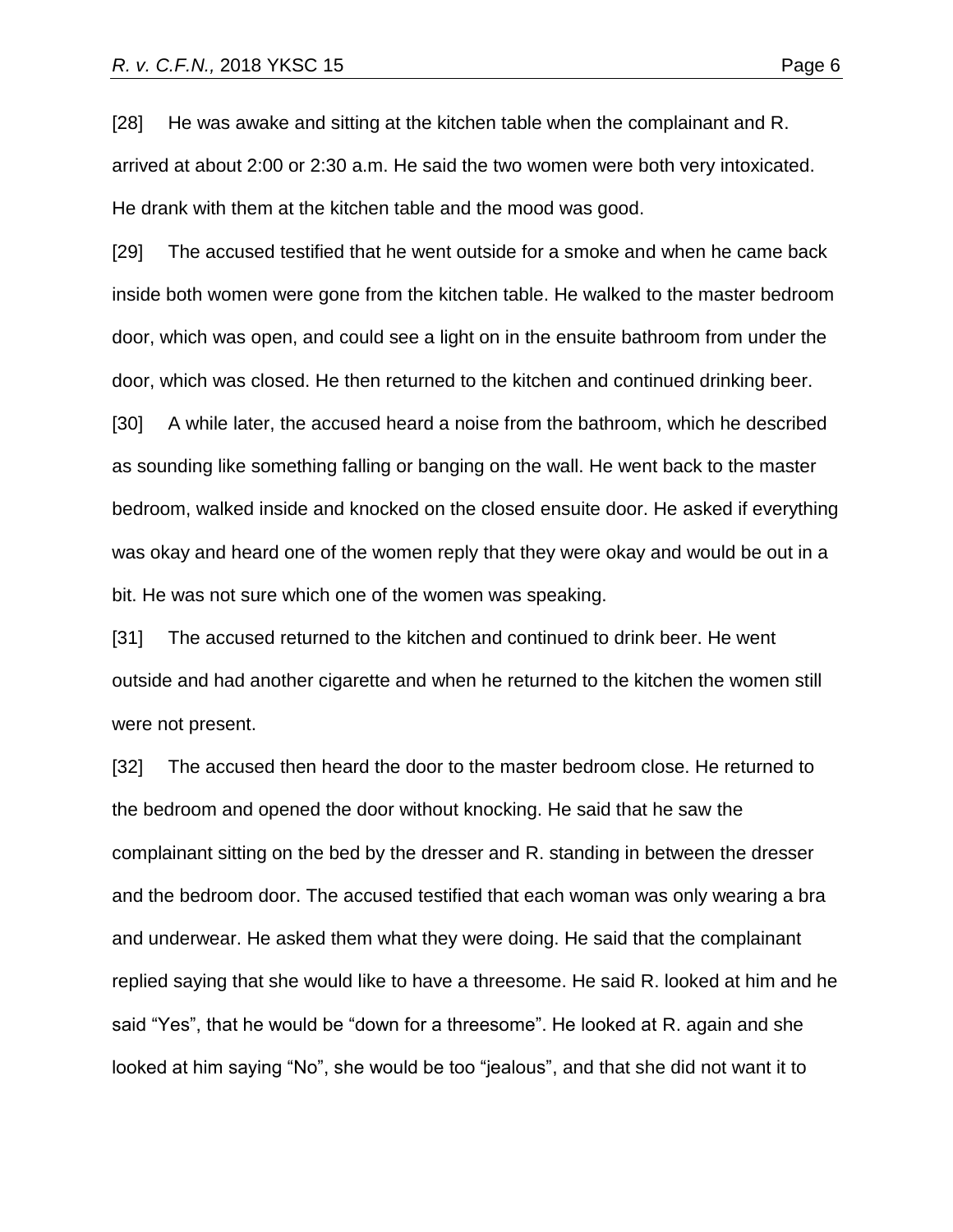happen. The accused said that R. then told him to leave the bedroom. He did so, returning to the kitchen, where he continued to drink beer.

[33] The accused testified that he went outside for another smoke and after coming into the house through the front door, he went to the fridge for another beer. In the course of doing this, he saw the complainant walking by the front entrance towards the L-shaped sectional couch in the living room. He heard the complainant say "It is your turn". He said he put the beer on the table, went to the living room entrance and asked what she had said, to confirm what he had heard. The accused testified that she said a second time "It is your turn" and "Come here". He said that this was about half an hour after he had been in the master bedroom with the two women and R. had asked him to leave the room.

[34] The accused said that he went over to the complainant and she came towards him and started to kiss him. The two were both standing. He then said that the complainant backed off and pulled her pants and underwear down, laying back on the couch and said "Come here" a second time. He then pulled his own pyjama pants and underwear down and the two of them started to have sexual intercourse.

[35] The accused testified that R. then came into the living room. He lifted his head to look towards her and she started punching him in the face with a closed fist. He immediately jumped off of the complainant, and sat on the other part of the couch, pulling up his underwear and pyjama pants. R. continued to hit him.

[36] At one point, the accused said that the complainant held R.'s right arm to prevent her from hitting him and he used the break in the action to go into the kitchen. He said that R. came into the kitchen also and the complainant followed behind her.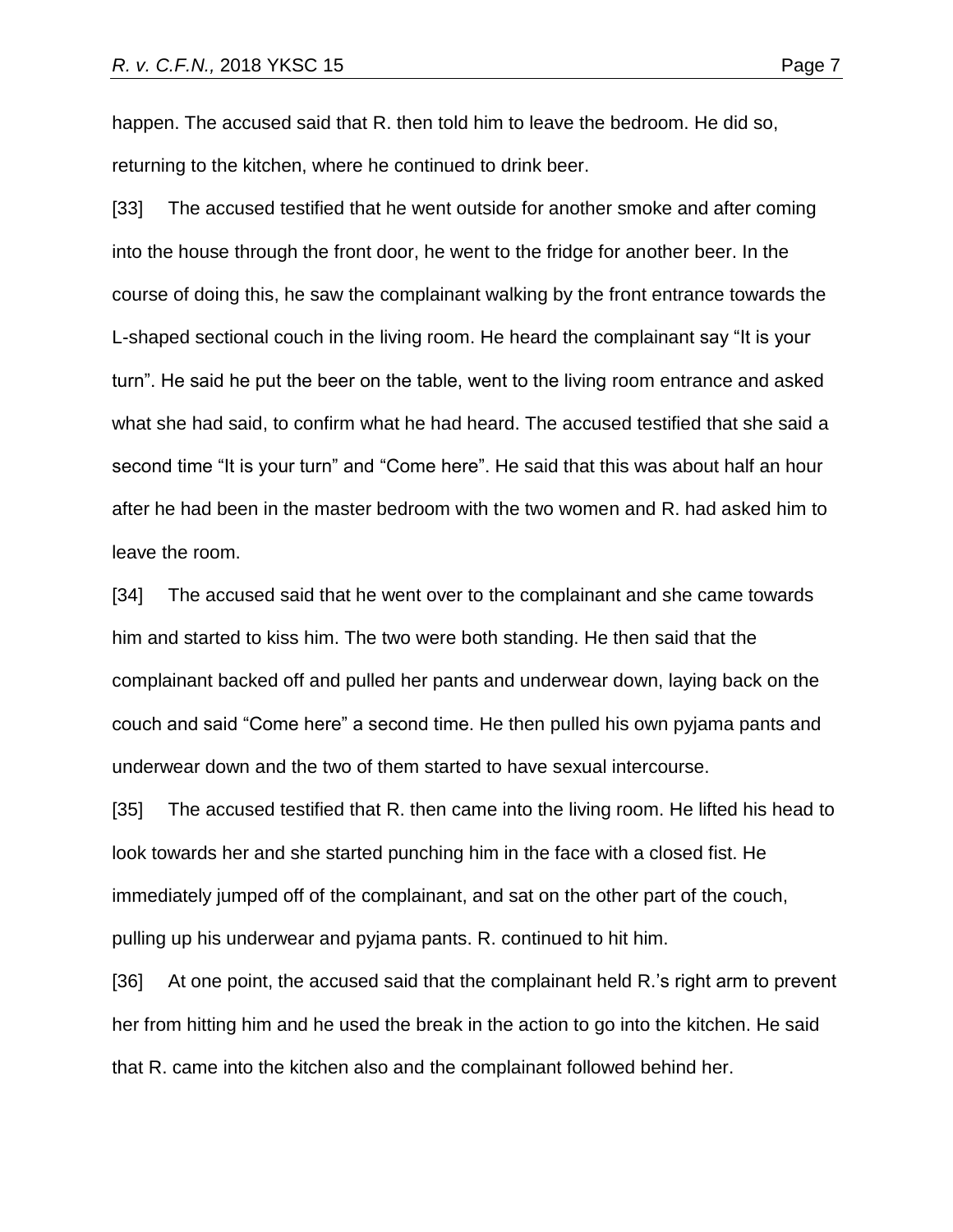[37] In direct examination, the accused testified that the complainant said two times, "Don't tell R.G.". R. then asked him "How could you be having sex with her?" He said he replied, "I thought it was okay because you two were doing it." He then said that the complainant changed her story to say that she was sleeping before the intercourse. He said that he challenged her on this and told her that she was not sleeping, saying "You asked me to have sex with you."

[38] The accused then said that R. told both the complainant and himself to leave the house. The complainant did so, but the accused did not. Rather, he went down into the basement.

[39] In cross-examination, the accused testified that R. said "What the fuck were you doing? How could you?", when the complainant grabbed R.'s arm, allowing him to go into the kitchen. He said R. was "furious" at him.

[40] The accused was specifically asked whether R. said to the complainant "How could you not feel that?" He initially replied that R. asked such a question to the complainant, but that it did not happen until the three of them were in the kitchen. In particular, he said that R.'s question was, "How could you not feel the accused fucking you?"

[41] The accused said that R. then announced that she was going to call R.G. She attempted to do so, unsuccessfully, while the three of them were in the kitchen. At that point he said that the complainant started to claim that she had been asleep and R. told her to leave.

[42] Later in his cross-examination, the accused agreed that R. asked her question to the complainant, "How could you not feel the accused fucking you?", while the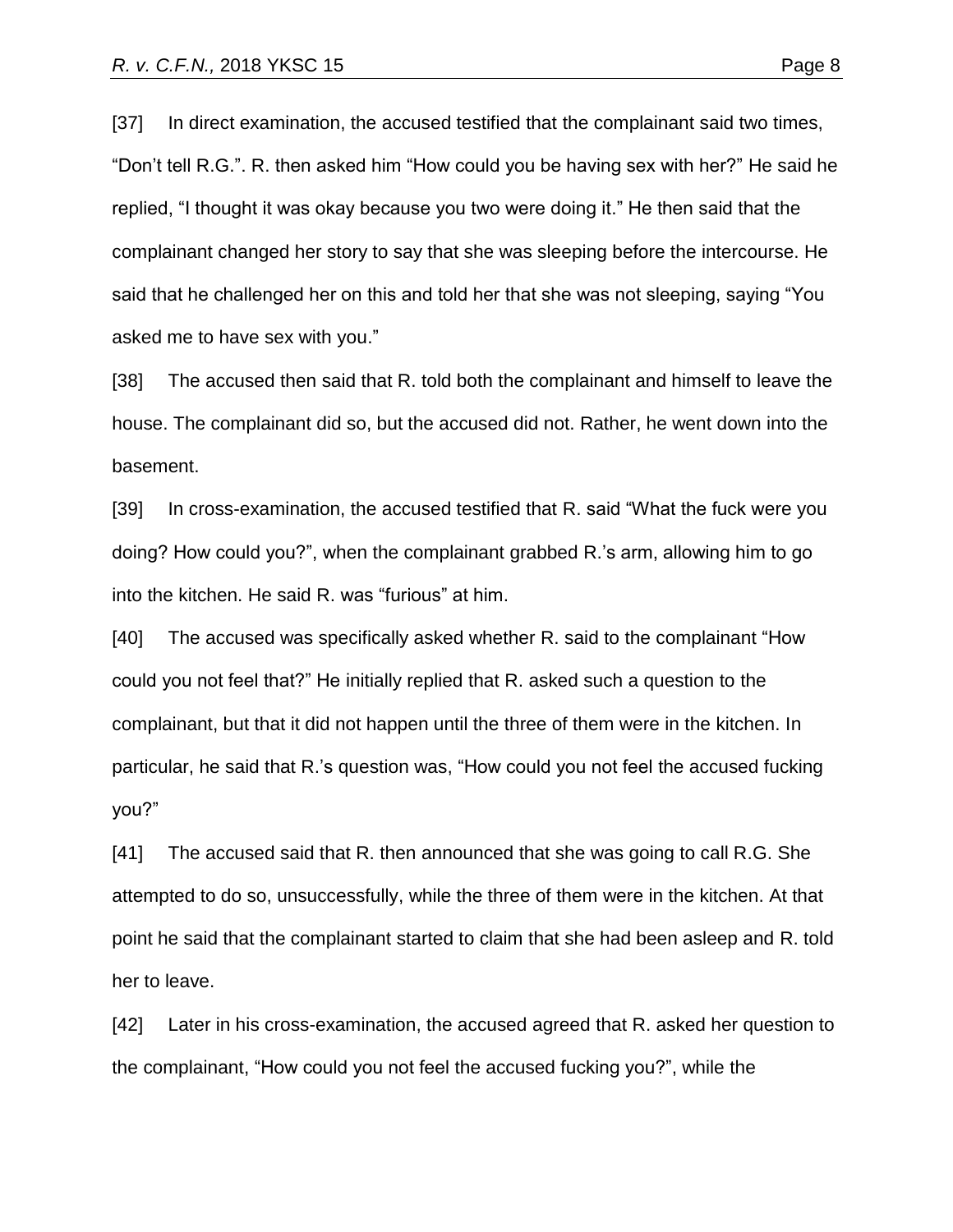complainant and the accused were still on the couch. He then testified that all of the other exchanges of statements took place while the three of them were in the kitchen.

[43] The accused testified that after the complainant left the house, he went downstairs and slept for a while on a couch.

[44] At some point, while he was downstairs, the accused posted a Facebook message to his friend, D.M., calling his wife a "bithch" [as written] and asking whether he could stay at his place for a while.

[45] When he woke up, R. was sitting across from him and the two of them had a conversation. In particular, he said that R. asked him if the complainant was sleeping during the sex, to which he replied "No" and that the sex had not been going on for "very long" before R. came into the room and started to hit him.

[46] At another point that morning, the accused said that he received a telephone call from R.G., telling him that he better leave town because R.G. was going to kill him. About 15 minutes later, the accused said that R.G. came over to his house, came downstairs and said "You have been charged with this before", referring to the accused's prior criminal record for sexual assault. The accused said he replied "Yes", but that he had done nothing wrong.

[47] I pause to note that, although the accused's prior conviction for sexual assault was referred to by two of the witnesses in this trial, it is obviously irrelevant to the question of whether he committed this offence, and, as well, I consider it to be of little weight in my assessment of his credibility.

[48] I agree with defence counsel that the testimony of the accused as to the events of that night is probably the most detailed and consistent of all three of the principal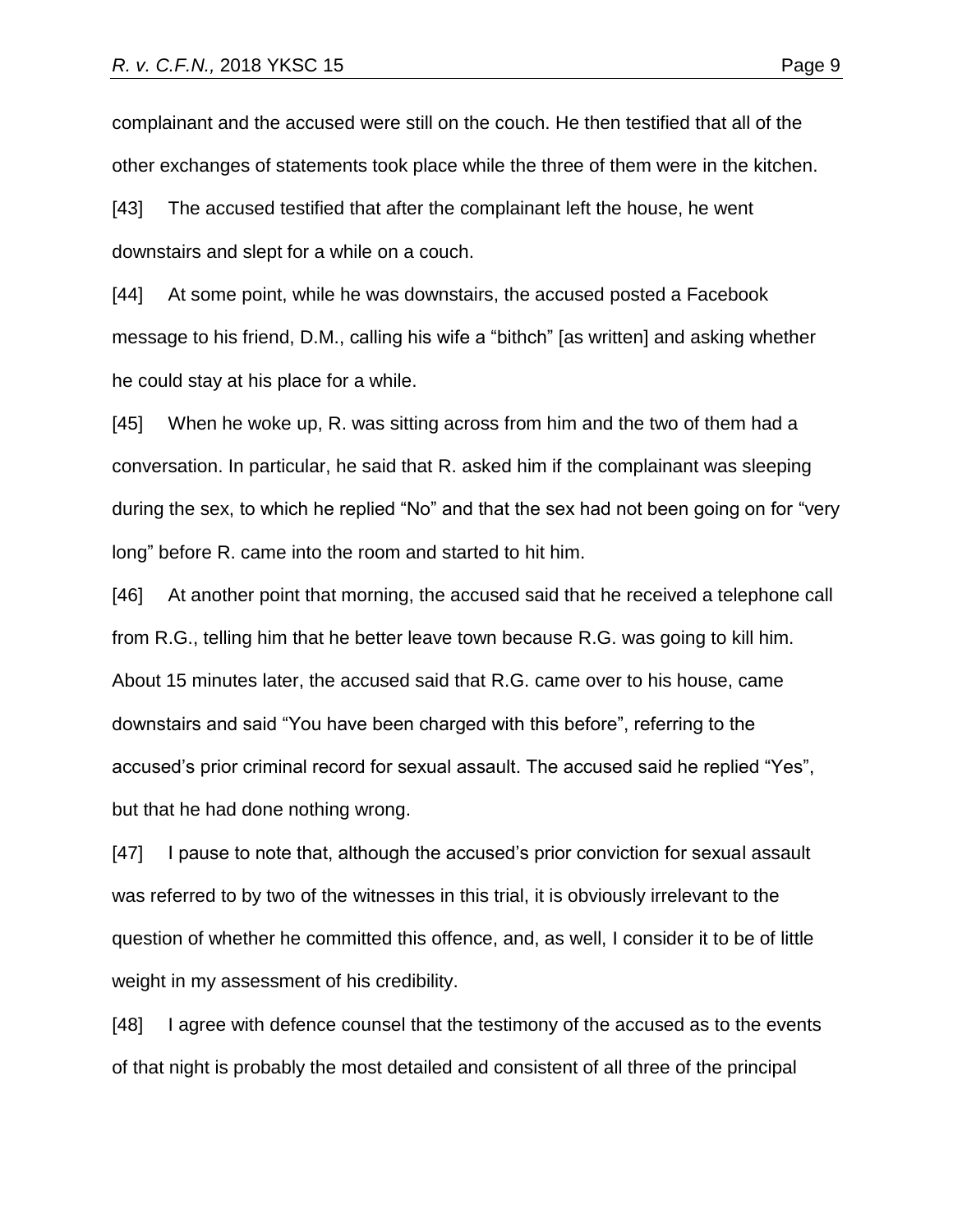witnesses. Initially, I was quite impressed with his evidence, but as the crossexamination proceeded, I became less so.

[49] For a number of reasons, I do not believe the evidence of the accused.

[50] First, although the accused is a large man (6 feet and 280 pounds at the time), twenty beers is an exceptional amount of alcohol to have consumed in approximately 12 hours. In particular, he consumed the last 12 beers between 2:00 or 2:30 a.m. and 6:30 or 7:00 a.m. The accused admitted that this was "lots more" than he usually drinks. Although he claimed that his memory of the events of that night was not affected by the alcohol, in my view, it is only common sense that I should have significant concerns about the reliability of his recollections due to the amount he had consumed and his state of intoxication.

[51] Secondly, while I am alive to the concern about placing too much weight on demeanour, as the direct and cross-examination of the accused proceeded, the accused's speech became more and more monotone and the manner in which he delivered his abbreviated answers suggested to me that they had been rehearsed. [52] Thirdly, there was an important internal inconsistency in the accused's evidence about when R. asked the complainant the question, "How could you not feel the accused fucking you?" Initially, the accused said that R. asked this question when the three of them were in the kitchen. However, he subsequently admitted that the question

was asked while he and the complainant were still on the couch, which had to be immediately upon R. entering the living room. In my view, this is highly significant. Why would R. have asked the question if the complainant was awake and willingly engaged in sexual intercourse? Conversely, the admission tends to support the complainant's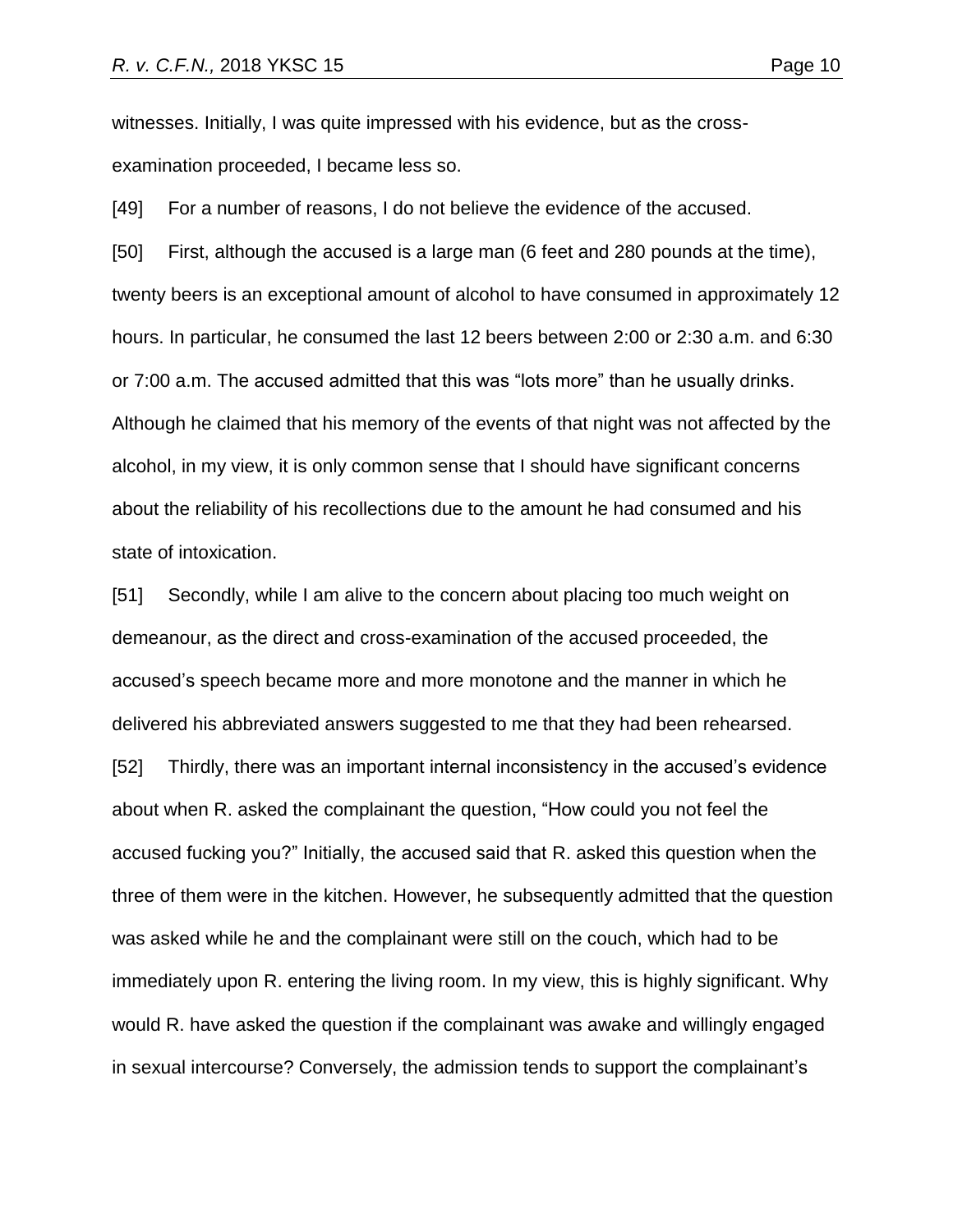version of events, i.e. that she was sleeping during the intercourse, and only woken up when R. started screaming.

[53] Fourthly, the accused was internally inconsistent about when and whether he began to suspect that the two women were fooling around in the ensuite or the master bedroom. Initially, he said nothing about being suspicious in this regard when he first saw the light was on in the ensuite, coming from under the door. Further, even after hearing the sounds in the ensuite and going back a second time to ask whether everything was okay, he said he did not think much about it and had no thoughts about the possibility that they were fooling around. Then, when he went back the third time and opened the master bedroom door without knocking, he was asked why he did not respect the privacy of the two women. He responded that he did not know what they were doing in the room. However, in the course of the cross-examination, the accused admitted that he began to suspect they were fooling around when he initially saw the ensuite light was on. Further, his suspicions increased when he heard the noise and asked them whether everything was okay. Finally, he admitted that when he heard the bedroom door close, his suspicions that they were fooling around increased yet again. Nevertheless, he barged in without knocking. I conclude from all of this that the accused was being dishonest when he initially testified that he had no thoughts about what was going on between the two women. I further conclude that he was being untruthful when he said that he walked into the room without knocking because he did not know what they were actually doing. Rather, this action supports the inference that the accused was quite keen to get involved in whatever sexual activity was going on, as he was admittedly sexually attracted to the complainant.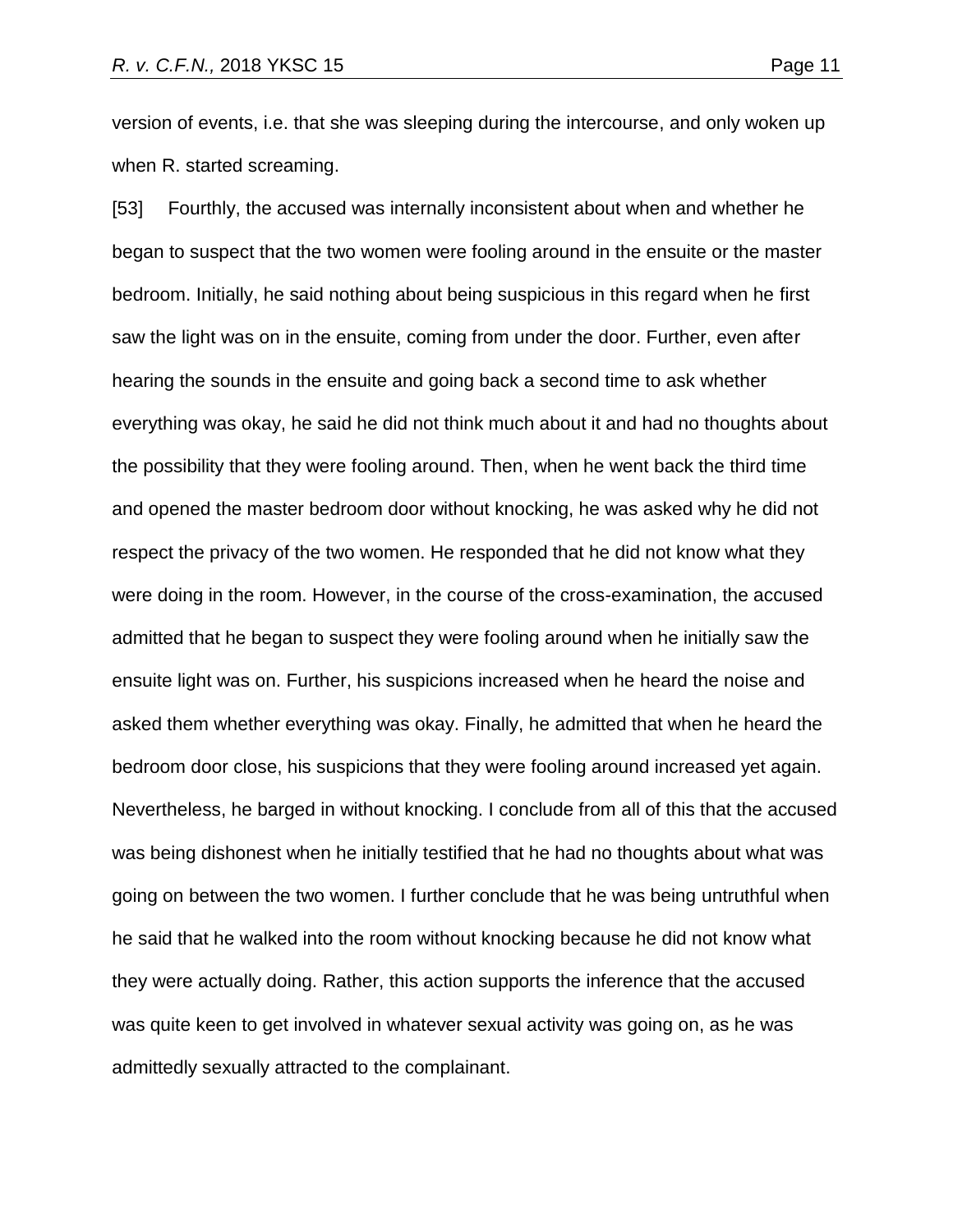[54] Fifthly, the accused was internally inconsistent when he testified that he "honestly believed" that R. would be okay with him having sex with the complainant, explaining that his reason for saying so is because the two women "were doing it". This is because the accused also testified that, when the complainant proposed the threesome, he was very careful to look at his wife to see what she thought about the proposal, because he respected her opinion and did not want to cross any boundaries with her. He also testified that R. almost immediately responded that she did not want the threesome because she was too jealous and when she told the accused to leave the room, he immediately did so. In other words, he was very respectful of R.'s views on the prospect of him having intimate sexual contact, direct or indirect, with the complainant, even though he was sexually attracted to her. Therefore, I find it highly implausible that he would have honestly believed, only about half an hour later, that R. would have been okay with him having sex with the complainant, simply because she had earlier been fooling around with the complainant.

[55] Even though I do not believe the evidence of the accused on some key points, I must nevertheless ask myself whether it raises a reasonable doubt. Strictly speaking, even when considered in the context of the other evidence, I would not be comfortable saying that it raises a reasonable doubt as to whether the complainant consented to the sexual intercourse.

[56] I must now decide whether, on the whole of the evidence, I am satisfied beyond a reasonable doubt that the accused is guilty. Thus, I will now turn to an analysis of the balance of the salient evidence.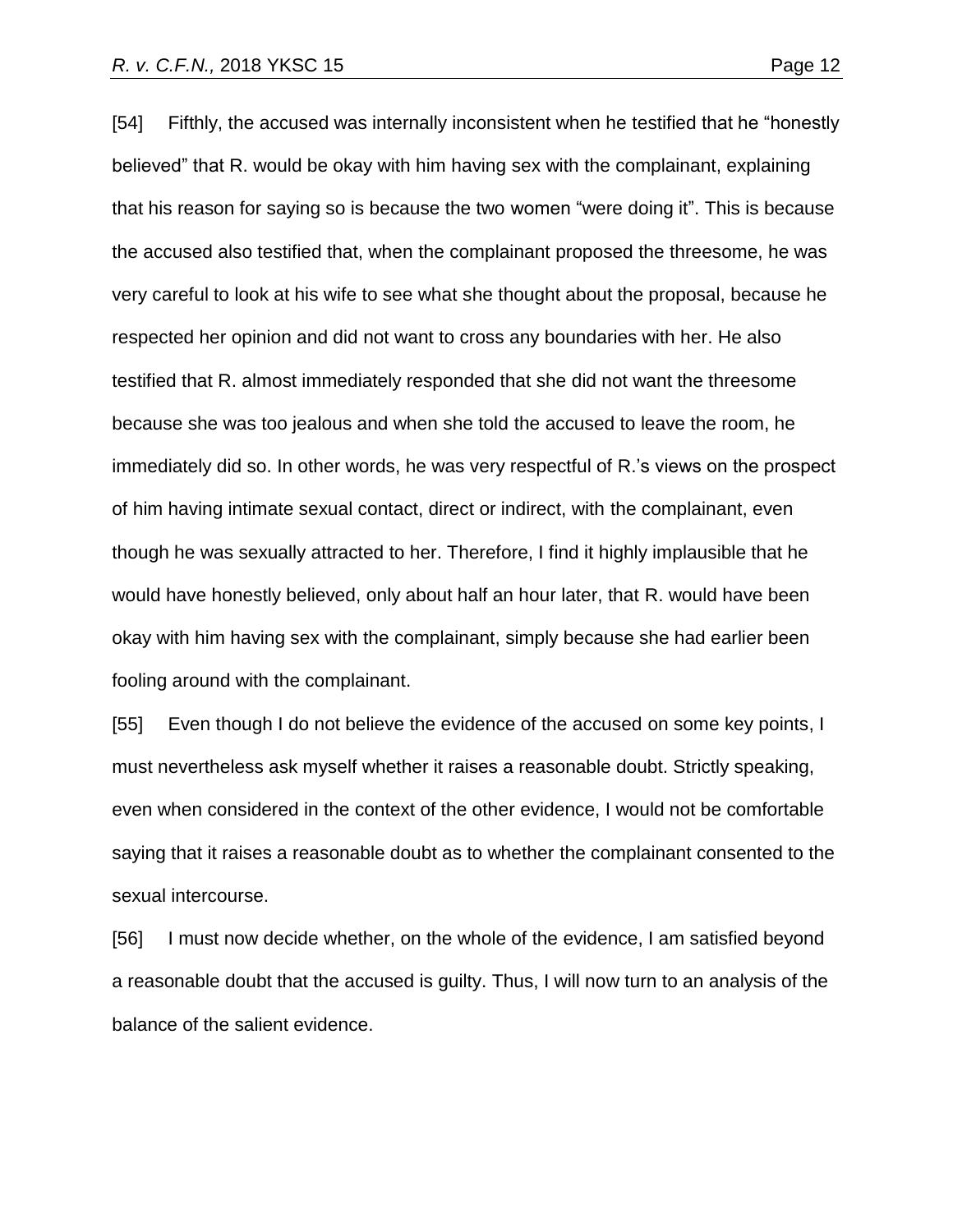#### *2. The evidence of the complainant*

[57] I have a reasonable doubt about the reliability and truthfulness of the complainant's evidence for the following reasons.

[58] First, I have concerns about the reliability of the complainant's evidence due her consumption of approximately 14 beers, the degree of her intoxication, and the fact that she claims to have been blacked out for a period of time between sitting at the kitchen table with the accused and R. and coming to in the bedroom when the threesome was discussed.

[59] Second, it is significant to me that when the complainant was interviewed by Cst. Jury the morning of November 25, 2016, at the [redacted] Health Centre, the complainant made no mention whatsoever of her sexual intimacy with R. or the brief consideration of a threesome with the accused. Simply put, she was not entirely truthful with the Constable. I also do not accept the complainant's explanation for this omission, which was that she was hysterical and under the influence of the Ativan medication. It appears that she had no difficulty providing other significant details to Cst. Jury about the events of that night and early morning. Although Cst. Jury initially had some difficulty communicating with the complainant, she testified that the complainant eventually calmed down enough to speak with her and that the Constable was satisfied she had obtained a complete statement by the time she was done asking the complainant her questions.

[60] Thirdly, when defence counsel cross-examined the complainant about the possibility that she might have made the suggestion that she, R. and the accused have a threesome, she denied the possibility, saying "No, I did not want it to happen". When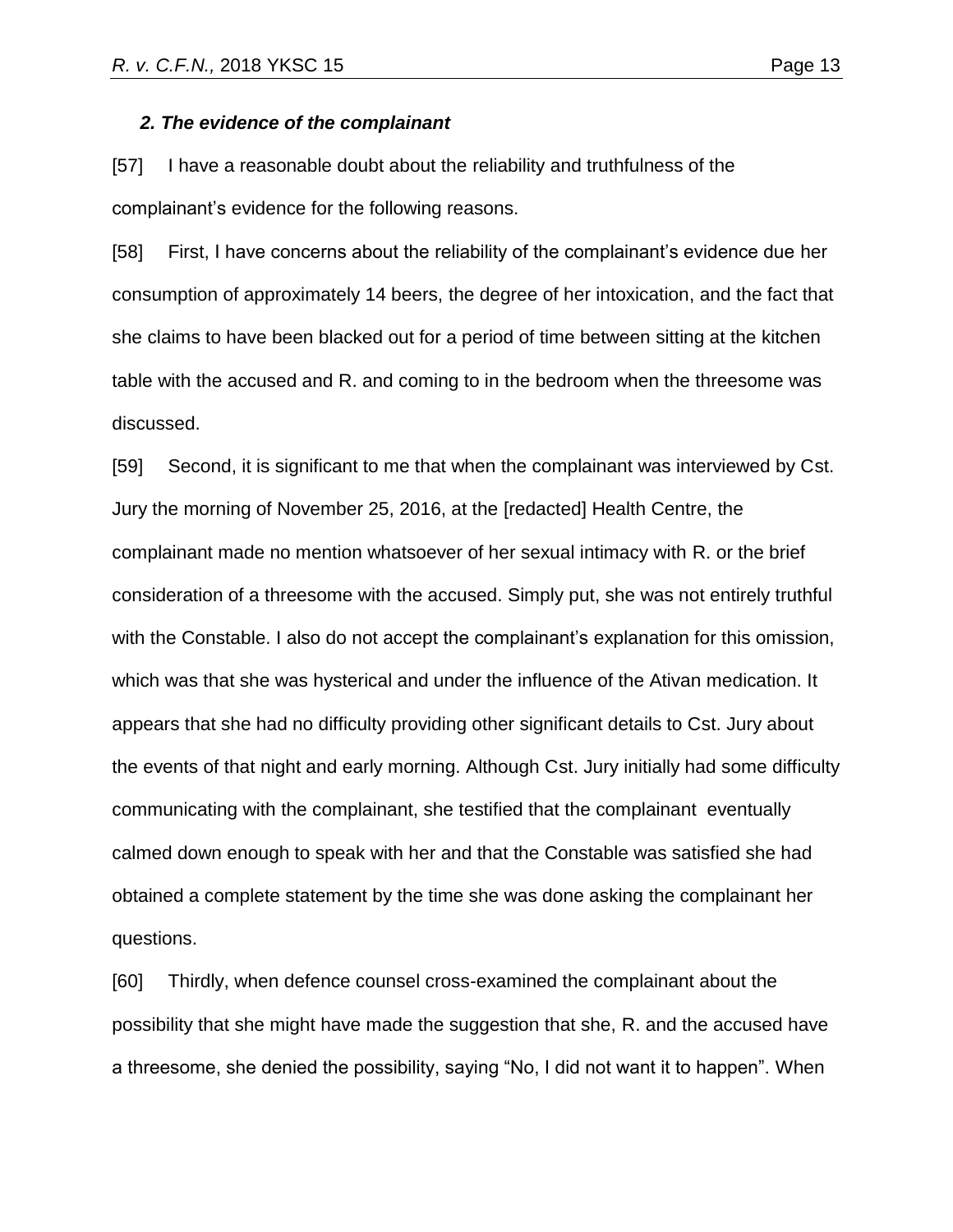defence counsel pressed her and asked whether it was possible that she might have made the suggestion, but that she simply cannot remember, the complainant replied "No", again denying that possibility. However, the complainant was then confronted with her earlier testimony at the preliminary inquiry, where the following exchange occurred:

- Q And did you make any suggestions to R. about for the sexual activities involving the three of you?
- A I not that I can remember, no. I I don't know.

The complainant subsequently acknowledged that this answer was true, and therefore adopted this earlier testimony. While not the clearest inconsistency, her answer at the preliminary inquiry was equivocal on this point, and, to the extent that she agreed she was being truthful then, I find it reflects poorly on her reliability. This, along with her state of intoxication and her claim of being blacked out for a period of time, leads to me to prefer the evidence of both the accused and R. that it was the complainant who suggested that they all have a threesome. While that suggestion does not make it more likely that the complainant ultimately consented to the subsequent sexual intercourse with the accused, it does affect the reliability of her evidence about the contemporaneous events.

[61] Fourthly, I have a difficulty with the complainant's evidence about her attitude towards her partner, R.G. Initially in cross-examination, she denied that, after the sexual contact, she was "scared" because she was concerned he would find out that she had consensual sex with the accused. The complainant described R.G. as a sympathetic person, who was very protective towards her and very calm. She said that he was not the type of person who often shows anger. When asked whether he gets angry towards her, she said "No, he has been by my side through all of this". When asked whether she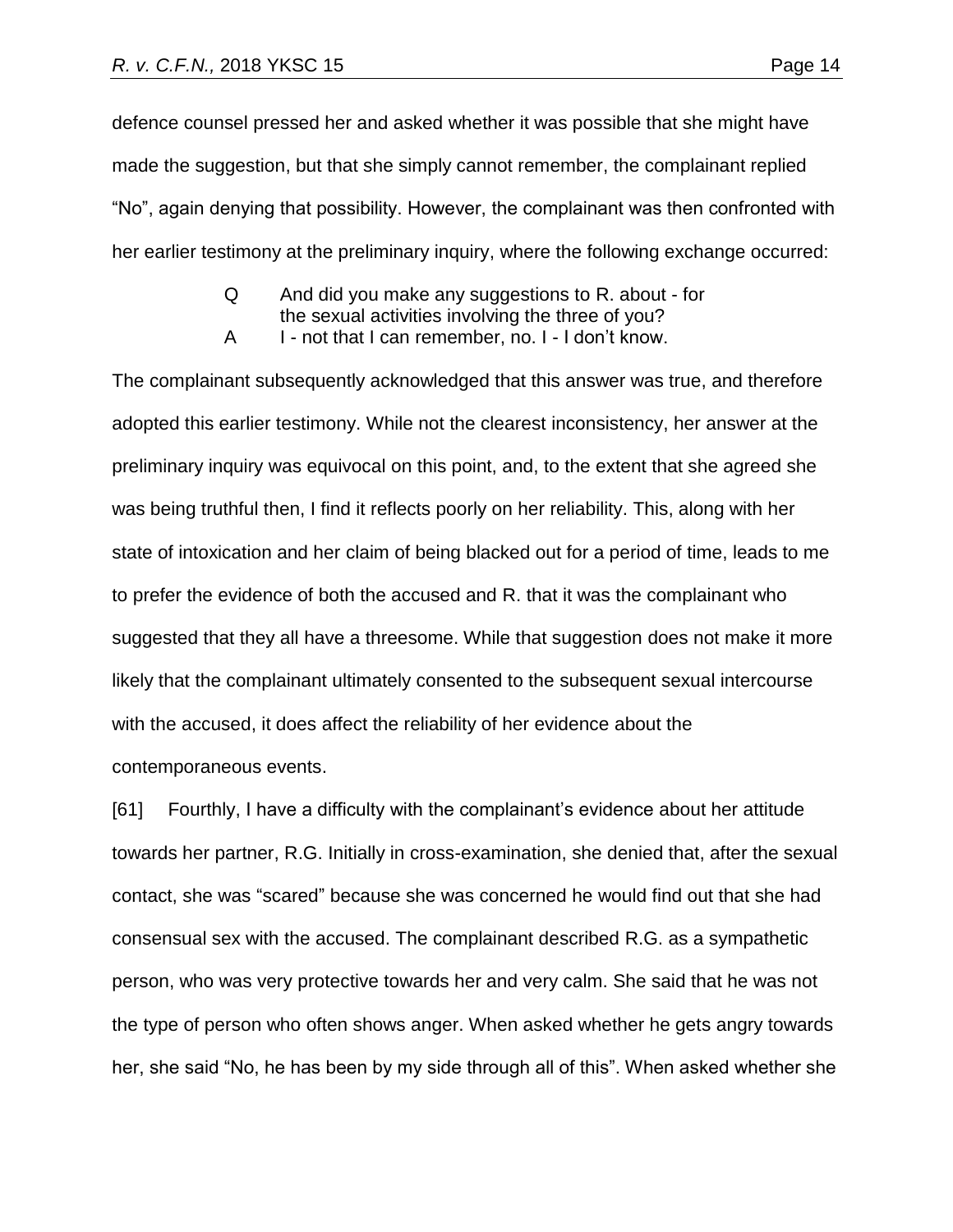was scared of him after this, she again said "No", but that she was just scared in general.

[62] However, this evidence is inconsistent with a text message that the complainant sent to R., while she was parked at the restaurant, sometime after 7:53 a.m., where she said:

> I'm so scared of [R.G.] you have no idea what the fuck is going on.. I'm freaking out and I do not know why

[63] The complainant's evidence praising R.G.'s peaceful and supportive character is also internally inconsistent with her admission in cross-examination that he has been physically violent with her on at least one previous occasion. It is further contradicted by R.'s evidence that R.G. has a very short temper, is very violent and very jealous. R. further denied absolutely that he could be described as calm and docile. Rather, she testified that he has been verbally abusive towards the complainant in the past, calling her "a slut, a whore and a cunt". R. also said that before coming over to her house in the early morning hours of November 25<sup>th</sup>, R.G. had sent her a text asking where his "skanky assed wife" was. R. also testified that, when R.G. came over to the house to get the vehicle keys from the complainant, he grabbed her and shook her violently. I accept R.'s evidence in this regard, as I am satisfied that she had no motive to fabricate it. She admits that she and R.G. grew up together and "have been friends forever", so it seems unlikely that she would want to paint him in such a negative light if she was not being truthful.

[64] My assessment of the credibility of the complainant's denial of being scared of R.G. was also affected by the evidence of her mother, L. L. testified that when she spoke with the complainant on the telephone somewhere between approximately 8:50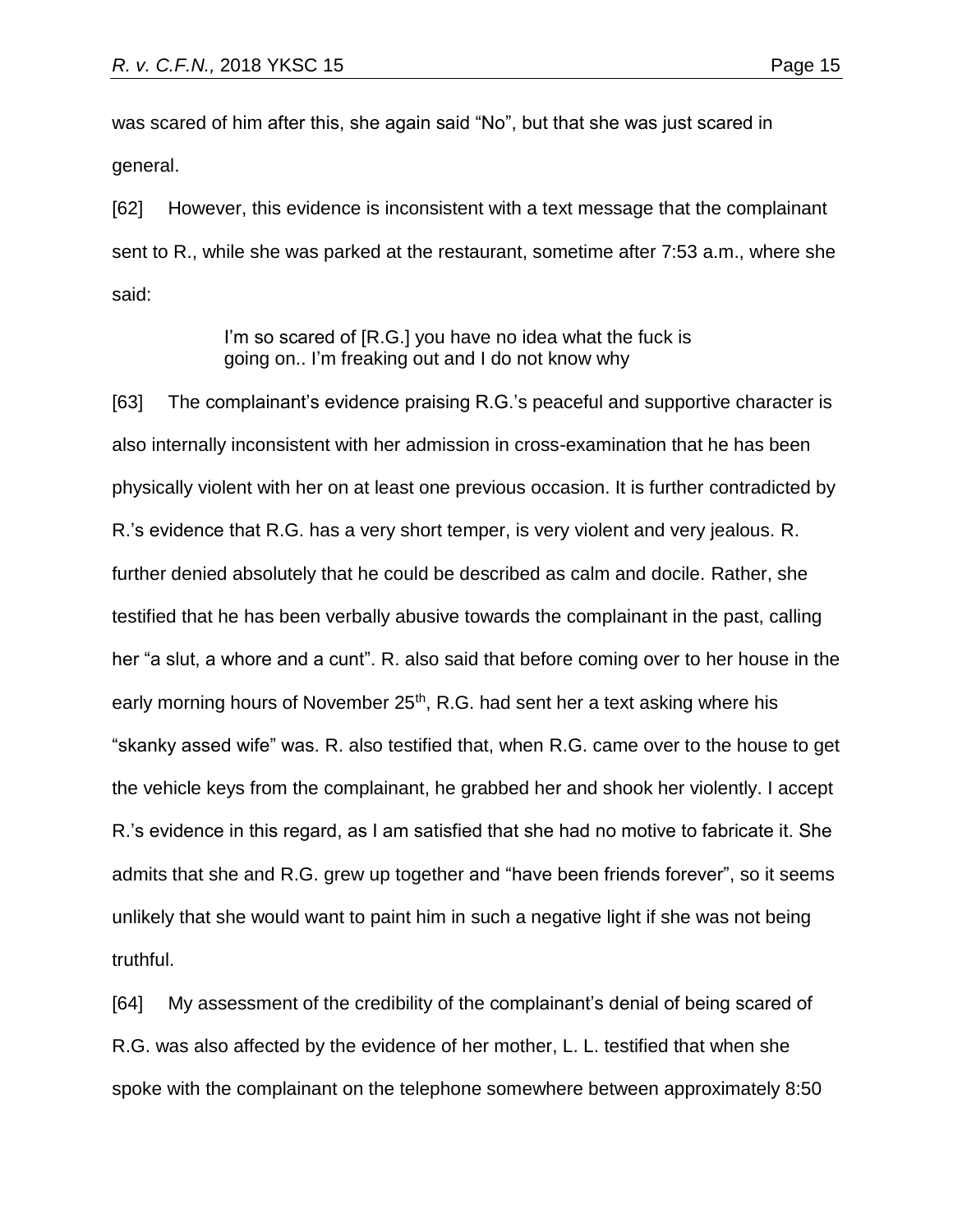and 9:20 a.m. on the morning of November 25<sup>th</sup>, the complainant told her that she was scared to call her boyfriend and tell him what had happened. According to L., the complainant also told her that she did not think R.G. would believe her about what happened. While none of these statements are admissible for the truth of their contents, I do find that they impact on the complainant's credibility to the extent that, in the trial, she absolutely denied telling her mother these things.

[65] Fifthly, the complainant testified that she was "a light sleeper". She also testified that she was "sleeping" on the couch in the living room just prior to the sexual intercourse, and rejected the suggestion that she had instead again blacked out from the alcohol. However, the complainant also admitted that she was wearing "snug fitting jeans" that night. In order for the accused to have had sexual intercourse with her, he would have had to have unbuttoned the top button of her jeans, pulled down the zip, pulled her jeans down from underneath her hips and buttocks, pulled down her thong, spread her legs apart and positioned his six foot, 280 pound frame on top of her. Nevertheless, the complainant maintains that she did not wake up through any of this. Rather, she said that she only awoken to the sound of R.'s screaming. While this might have been possible if the complainant had been in a deep sleep for some time, the circumstances here do not bear that out. R. testified that, after the complainant left the bedroom, she was in the ensuite vomiting for about 10 minutes before going into the living room. The accused also testified to a relatively short time having elapsed. Therefore, even if the complainant had fallen asleep on the couch, as she claims, she would only have just fallen asleep for a few minutes before becoming aware of the sexual intercourse. Further, the complainant claims she was less intoxicated when she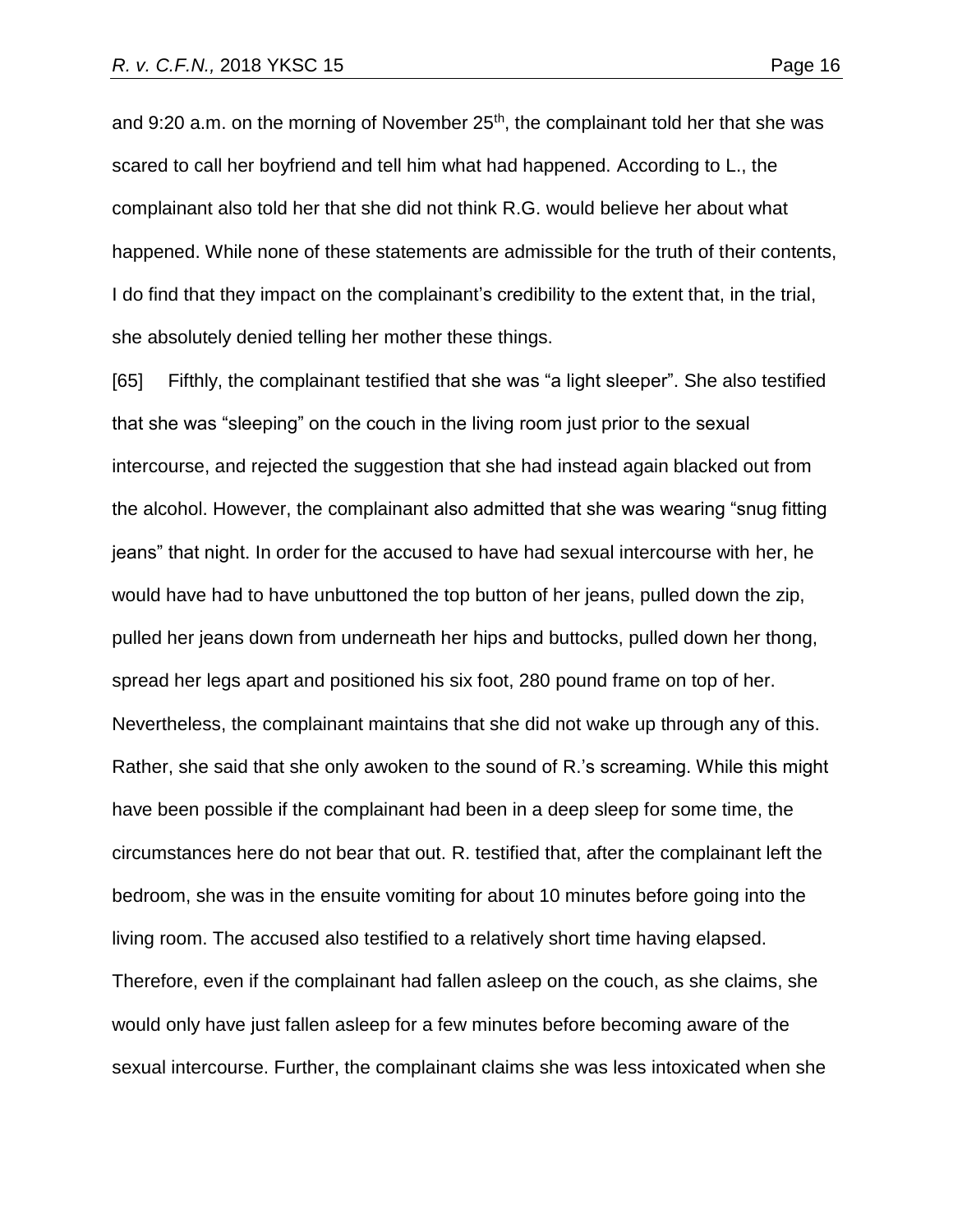went to the couch to go to sleep than she was earlier that night and morning. For all of

these reasons, I have difficulty accepting the complainant's evidence that she remained

asleep throughout all of the above mentioned activity.

[66] Sixthly, the complainant testified in this trial that when she spoke to her mother

on the morning of November 25<sup>th</sup>, she told her that the accused had unwanted

intercourse with her. However, this is externally inconsistent with L.'s evidence. She

was cross-examined on her statement to the police given the same day, where she was

asked the following questions and gave the following answers:

- Q Kay. Okay, and so she doesn't know, she, she was highly intoxicated obviously cause she doesn't remember what happened. Um her pants were off?
- A Yeah they were yeah, I guess so.
- Q Or..
- A Half way down or something yeah.
- Q Okay. Um, does she, does she remember if, if they had actual intercourse or anything like that?
- A She didn't know.
- Q She did not tell you? Okay
- A All she said she remembers was waking up and she, he was on top of her and [R.] was pulling him off.

[67] Again, while I recognize that the content of the text messages and L.'s evidence about what the complainant said is not admissible for its truth, the fact that the complainant testified to telling her mother something significantly different does impact on her credibility.

[68] Seventhly, there is a discrepancy in the timing of when the complainant was

parked in her car and when she made her telephone calls to her sister and her mother.

The complainant testified that she woke up at about 6:30 or shortly afterwards and that

she left the accused's residence before 7 a.m. She also said that she spoke to her sister

first about what happened and that her sister suggested she call her mother. The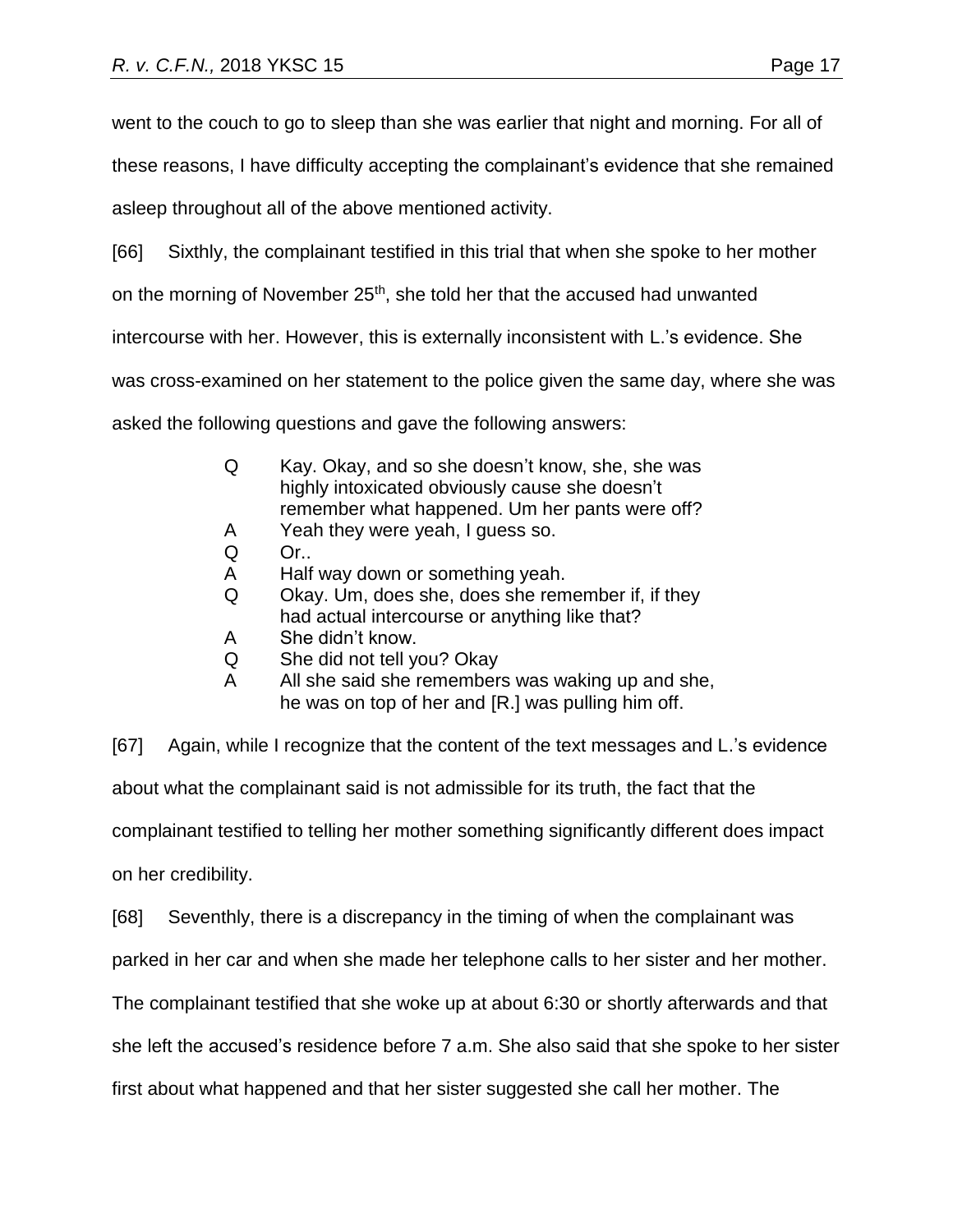complainant testified that she spoke with her mother on the telephone at about 7:30 or 8 a.m. However, we know that the complainant did not send her first text to R. until 7:53 a.m., and it was only the fourth such text, at an unspecified time, when she indicated that she had phoned her sister. Obviously, if the complainant did not speak with her sister until sometime after 7:53 a.m., then she could not have been speaking with her mother on the telephone at about 7:30 or 8 a.m. The complainant's evidence here is also inconsistent with that of her mother. L. testified that she did not receive the call from her younger daughter until about 8:30 or 9 a.m., and it was only about 20 minutes after that that she called the complainant on the phone. That would have placed the conversation between them and about 8:50 or 9:20 a.m. These times are corroborated by Cpl. Geoffrey Peters who testified that he received a call from the RCMP dispatch at about 9:50 a.m., indicating that L. had called to advise that the complainant had been sexually assaulted.

[69] The significance of this discrepancy is twofold. First, it goes to the general unreliability of the complainant's memory of the events of that morning. Second, it indicates that a significant amount of time passed between the complainant leaving the accused's residence and calling her sister and mother. If she left the accused's residence at about 7 a.m., and allowing for a 10 minute drive to the former restaurant, this still leaves about an hour and a half or more which is unaccounted for by the complainant, other than by her first four texts to R., which commenced at 7:53 a.m. The content of those texts is as follows:

> [R.] I'm fucking scared and I don't know what is happening. I'm freaked out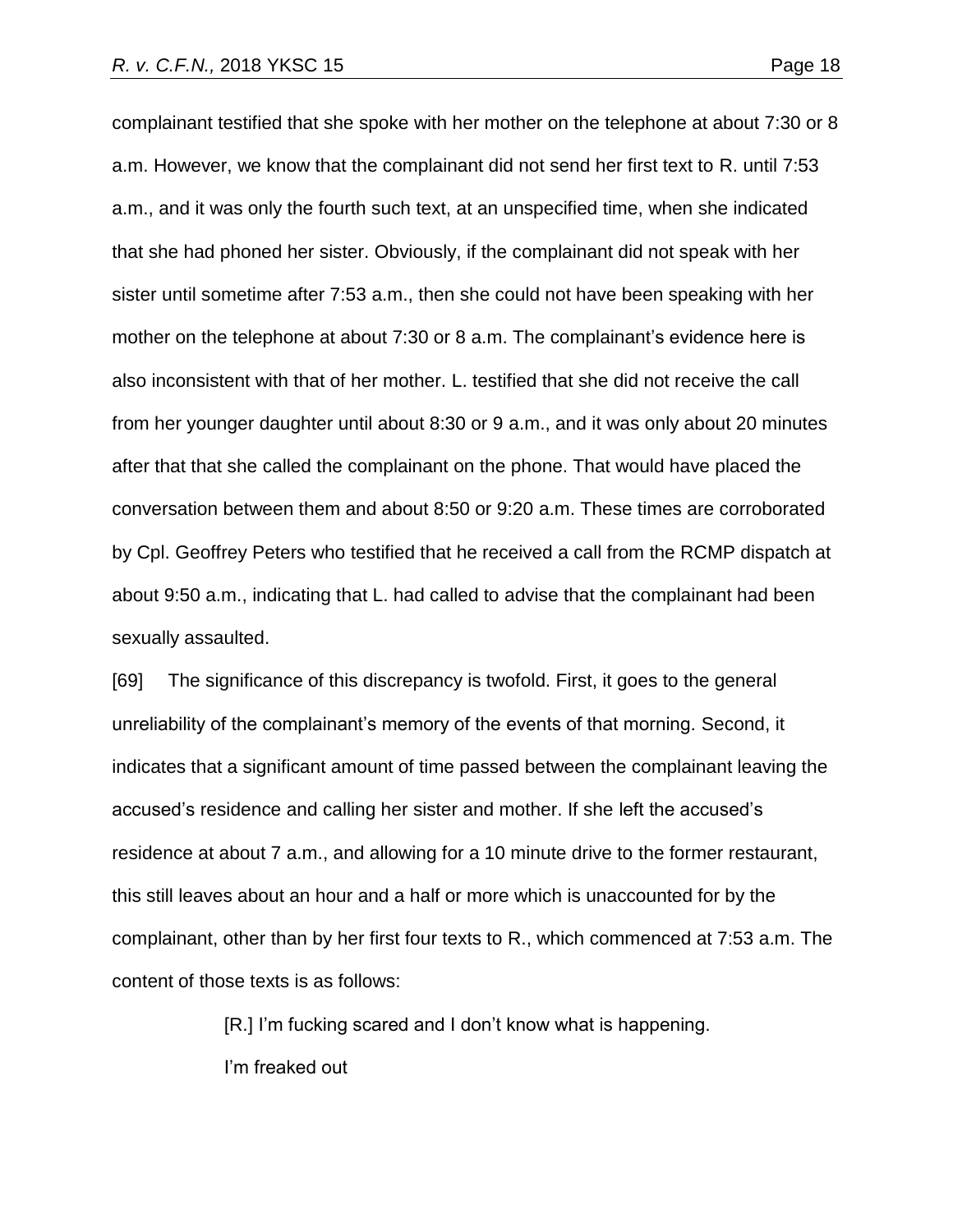[I'm] so scared of [R.G.] you have no idea what the fuck is going on.. I'm freaking out and I do not know why

I phoned my sister freaking out

[70] The complainant testified that her partner was a person who is sympathetic, very protective towards her, very calm, and not often angry, especially towards her. She also said that he has been by her side through this entire ordeal. If that evidence is to be believed, then it raises a significant question in my mind why the complainant told R. she was scared of him and why she chose to go to the restaurant, and sit in her car for about an hour and a half trying to sort out what she was going to do.

[71] Further, her conduct in this regard is consistent with the theory of the defence that the complainant and the accused were interrupted by R. while having consensual sex, and that once the complainant realized R.G. might find out about this, she had to take some time to figure out a strategy, i.e. to claim she was sleeping when the intercourse began.

## *3. The evidence of R.*

[72] R. testified that she is 34 years old and has been in a relationship with the accused for 14 years. The couple have been married for the last nine years.

[73] She became friendly with the complainant about four years ago. In 2016, prior to this incident, R. testified that she and the complainant would see each other about once a week. Their activities together would include drinking alcohol, playing with their kids at a park, attending each other's houses, and having cigarettes. R. acknowledged that the complainant was a friend of the accused's also, but said that she was probably "closer with me".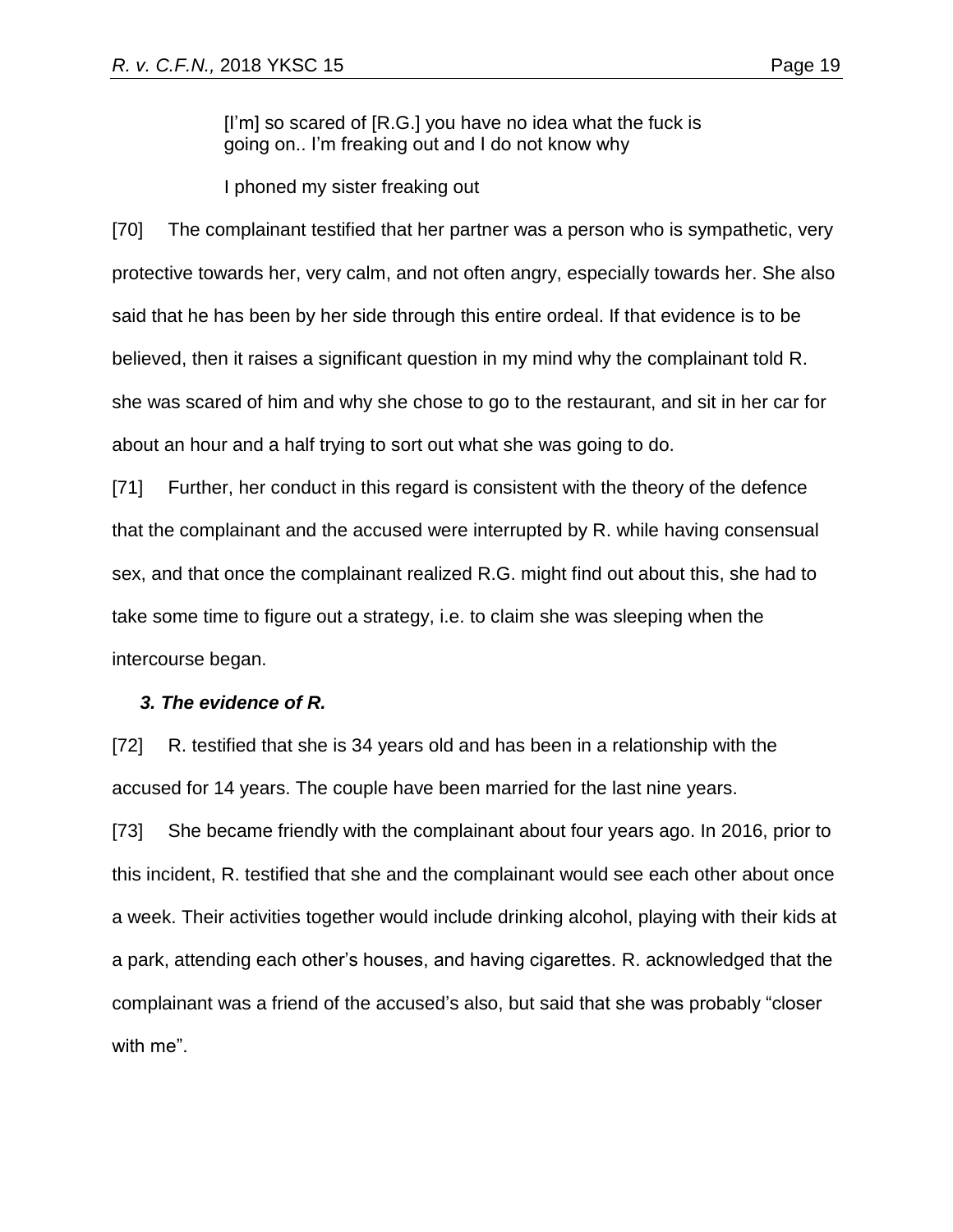[74] R. suspected that the complainant and the accused had been flirtatious with each other in the past, but decided to maintain a close friendship with the complainant, because in her words, it was important "to keep your enemies close".

[75] Much of what R. had to say about the events of the evening of November  $24<sup>th</sup>$ and the early morning hours of November 25, 2016 dovetails with the complainant's evidence, with a few relatively minor exceptions. She confirmed that the two of them made plans to go out together the evening of November 24<sup>th</sup>, and that the complainant was driving and came to her house to pick her up. R. also confirmed that at one point the two women went to the motel where they each had a beer and then picked up more beer to take home. She said she went to the complainant's house about 9:30 or 10 p.m. She said that R.G. was "fine" and that she and the complainant drank beers with R.G. and his friend Ro., who was an artist. R. then testified that she, the complainant and Ro. left together, because the complainant was giving R. and Ro. a ride home. This was about 2:00 a.m., on November 25<sup>th</sup>.

[76] R. said that when they dropped Ro. off, she went inside his garage to look at some of his paintings. The two women were at Ro.'s residence for about 15 minutes. When they got back in the car the complainant said that R.G. was texting her, saying some pretty nasty things and was threatening her. According to R., the complainant said she was scared to go home, so R. invited the complainant over to her house.

[77] She said they arrived about 2:30 or 2:45 a.m. and that the accused was up sitting at the kitchen table drinking beer. R. testified that the two women joined the accused at the kitchen table and they all sat around listening to music, talking and drinking beer.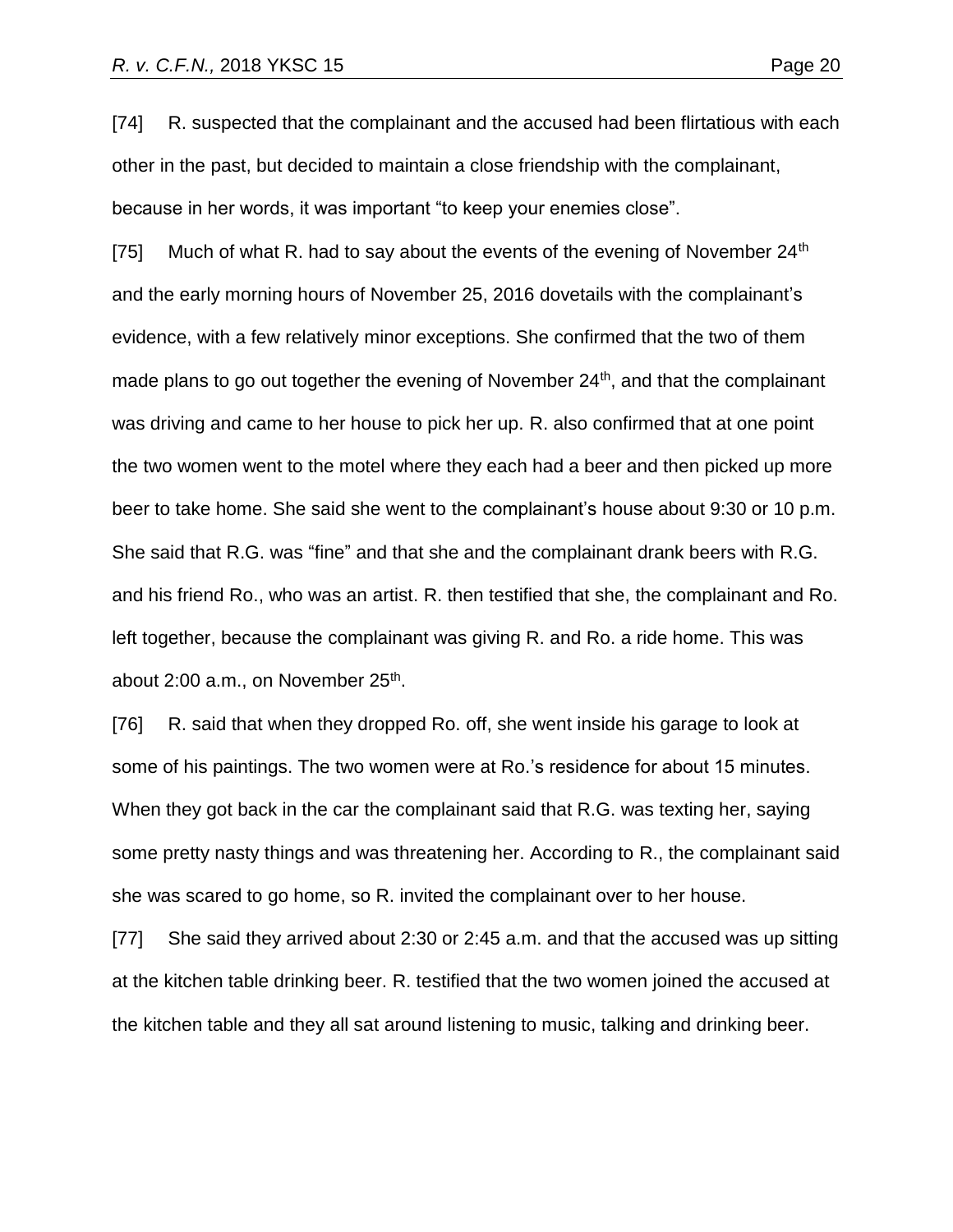[78] Within half an hour of their arrival, R. said that R.G. came into the house without knocking, grabbed the complainant, shook her up, called her a few names, and then asked her for her car keys. Once he had the keys, he left the residence. R.G. was present in the house for less than five minutes before leaving. R. said that she did not think the accused was present for that incident and that he might have been in the bathroom or outside smoking. She also said that the complainant was very upset and crying after this incident.

[79] In any event, she, the complainant and the accused continued to sit at the kitchen table drinking beer and listening to music until about 5 a.m.

[80] Up to this point, there was little significant divergence in the testimony of R., the complainant and the accused. However, from this time on, the inconsistencies begin to increase. This is also about the time when the complainant claimed that she was blacking out.

[81] R. testified that she and the complainant went into the master bedroom and started "making out", which led to sex between them. She said that the accused came to the bedroom door and tried to open it, but she pushed it closed. R. said that the accused asked, "What's going on?" and she replied that they would "be out in a minute". She then said that she locked the door and that she and the complainant continued to have sex.

[82] R. testified that the accused came back to the master bedroom and that she opened the door and spoke with him. At that point, R. said that the complainant mentioned the idea of having a threesome, while R. was standing at the door talking to the accused. She said that the accused was for the idea and that "to start off" so was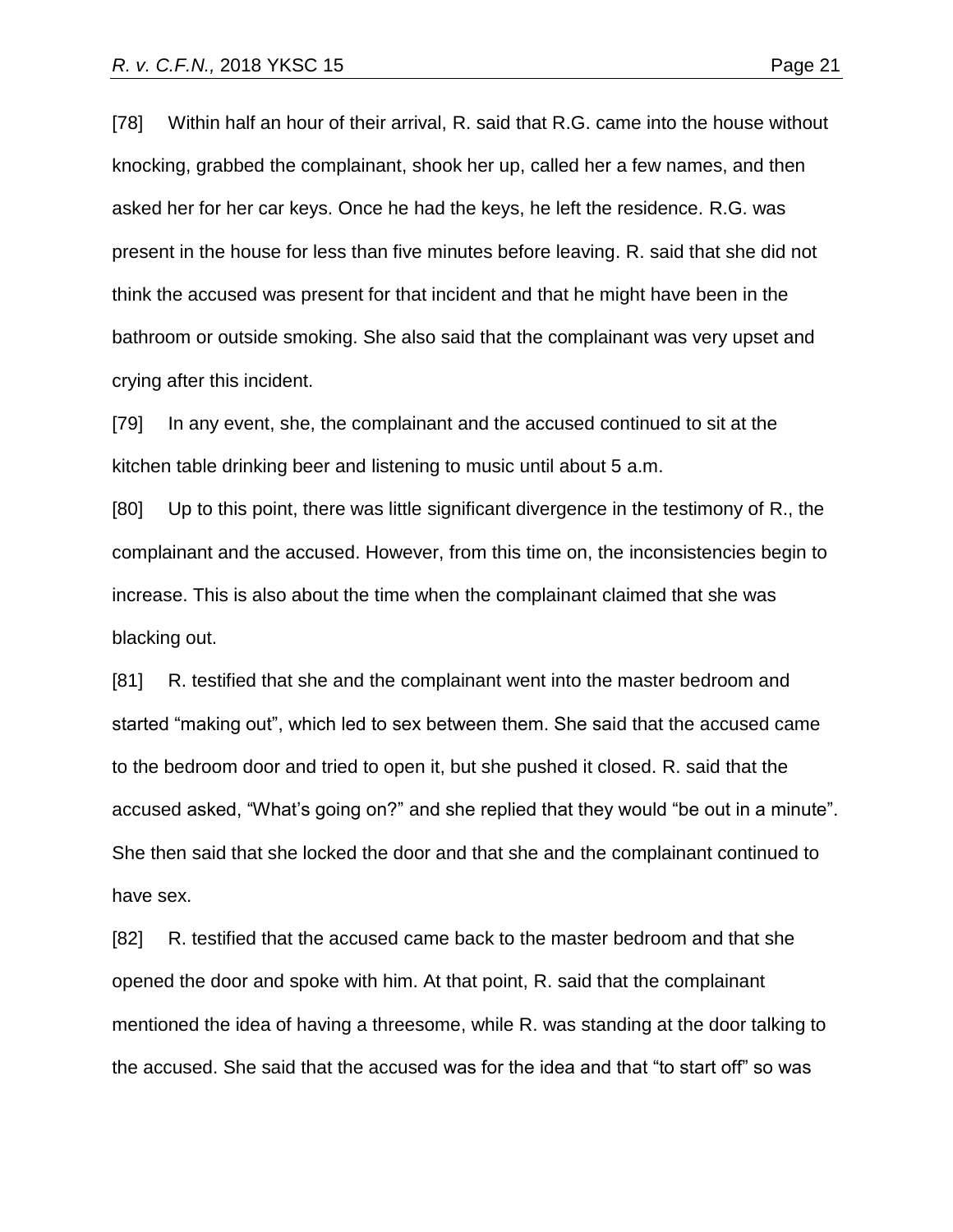she. R. testified that the complainant had suggestions of how the three would interact sexually, and that the accused began by kissing R.. However, when the accused touched the complainant, R. said that her jealousy flared up. She said that the complainant suggested, "Well, you can do me and he can go behind you". R. replied that she said to the complainant she could not do it because the accused was her husband, although she was willing to continue the sex between her and the complainant. Therefore, R. said that threesome did not happen and she looked the accused in the eye and said, "You need to leave". She said that the accused respected that command and walked out of the bedroom.

[83] R. said she closed the bedroom door again and that the complainant was repeatedly trying to talk her into the threesome idea, but that R. was continuing to resist the idea. She said that she and the complainant started to kiss and make out some more, but that she, R., started to feel nauseous from the alcohol. R. testified that this was about 15 minutes to half an hour after the accused left the bedroom. About that time, R. also said she was starting to get impatient with the complainant's repeated attempts to persuade her to join in a threesome and, in her frustration, she said to the complainant, "Go ahead, go fuck him". She later explained that she said this to shut the complainant up about the threesome.

[84] R. then testified that she then went into the ensuite bathroom and vomited a couple of times.

[85] After about 10 minutes, R. said she went to the kitchen to get a glass of water, when she noticed the complainant and the accused having sex on the couch. She described the complainant as being on her back with her arms wrapped around the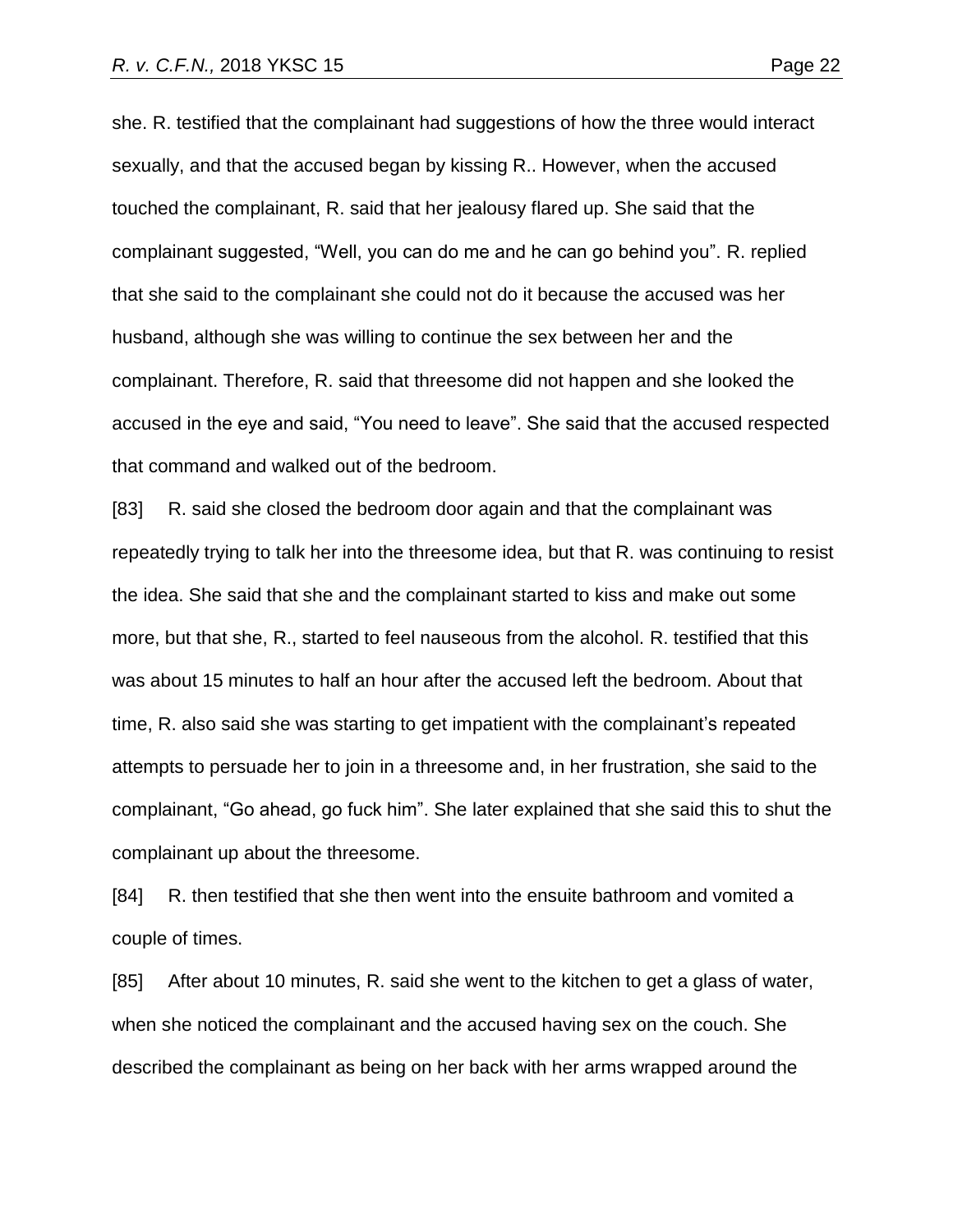accused's shoulders and with her legs up and spread. R. testified that the complainant was not passed out and that the two of them looked like they were enjoying the sex.

[86] R. then said that she went into an extreme rage and went up to the accused and started punching him and kneeing him in the head. She gave him a bloody nose. She explained that she reacted this way because she is a very jealous person

[87] R. said she wanted to hurt the accused because she had been hurt by witnessing the sex between him and the complainant. She said she asked the accused, "Was she even awake?", because she knew that those words would hurt him, and not because she had any doubt that the complainant was awake.

[88] R. also said that the complainant was trying to pull her off of the accused, saying repeatedly that she was sorry. Ultimately, R. said she told the complainant to "Please leave the house", which she did.

[89] At some point after the complainant left the house, she exchanged text

messages with R.. Those began with the complainant texting R. at 7:53 a.m., but we do

not know when the subsequent messages were exchanged.

 $\overline{a}$ 

[90] Later that morning, R. saw that the accused had referred to her as a "bithch" in his Facebook posting to D.M. She explained that she and the accused share the same

Facebook account. In response, R. posted the following messages to D.M.:<sup>1</sup>

Actually I'm not being a bitch, I'm being nice, I just caught him fucking my friend when she was passed out, and I'm not calling the cops ! And this is not my first time catching him he is actually in the middle of a pardon because of jail time sexual assault! He did 8 mths, you want me to be a bitch the accused ? I'm being nice authorities or the husband has not been contacted right now, but don't be an ass to me and at

<sup>1</sup> These were admitted into evidence following a successful application by the Crown under s. 9(2) of the *Canada Evidence Act,* as well as a successful *Khan* application to have the evidence adduced for the truth of its contents.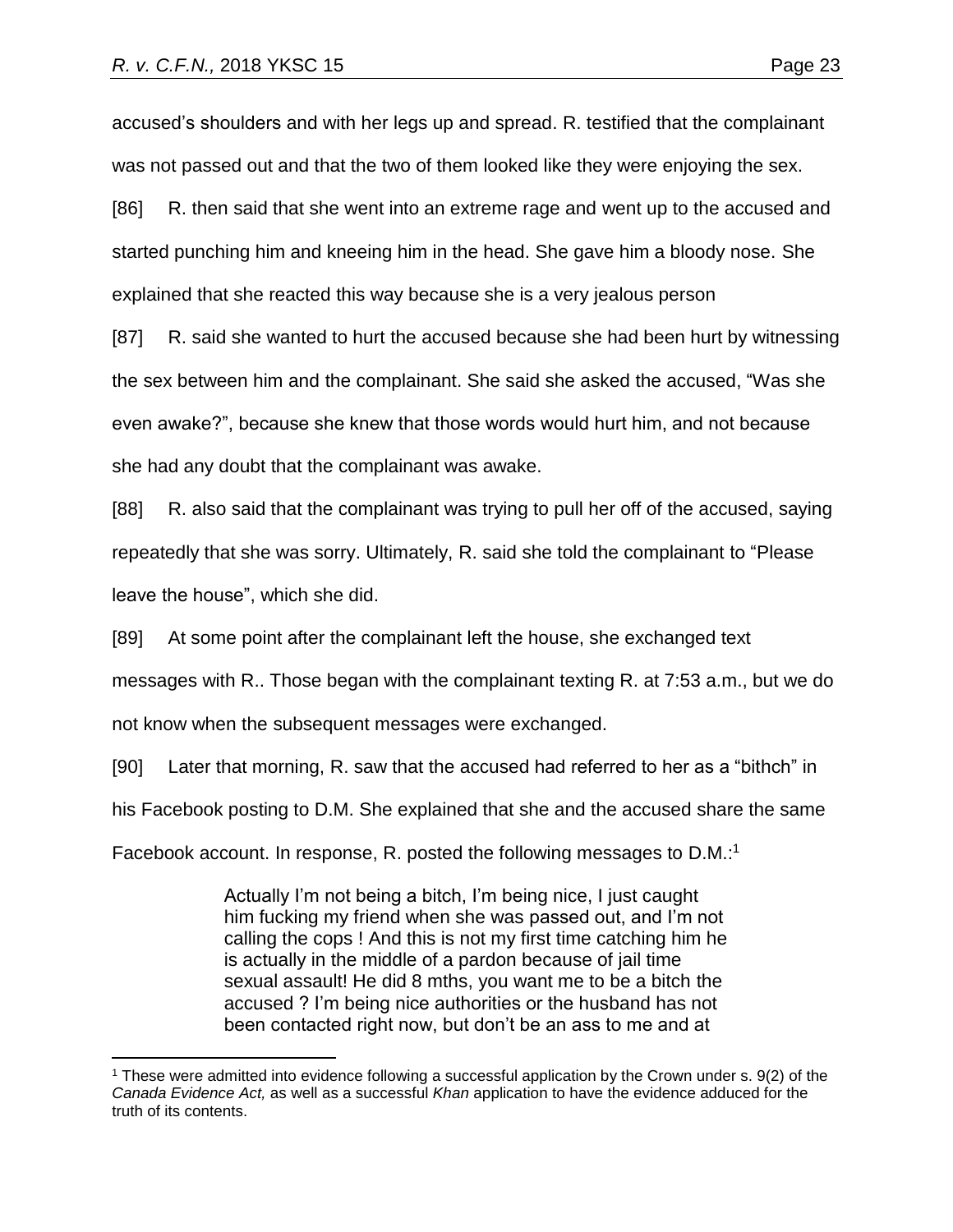the very least talk to my kids so o [as written] guess your [as written] right the wife is being a bitch when a couple hours ago I just caught you fucking my friend on my couch while she was passed out!

…

I'm sorry [D.], has nothing to do with you but just truth being told he has sexual assault jail time under his belt and I just caught him again, but if your [as written] cool with that , my heart is fucking broken , I'm sorry u are even brought into this but being called a bitch and a cunt ! Fuck [D.]!

I'm sorry

[91] There is no clear evidence of when these messages were actually posted, although given the reference to "the husband", i.e. R.G., it is reasonable to conclude that they were posted before he attended the accused's residence on the morning of November 25<sup>th</sup>, to confront the accused about what happened.

[92] Much of R.'s explanation for having posted these messages was given in a *voir dire* on the *Khan* application to have the messages admitted in the trial for the truth of their contents. I admitted the messages for that purpose, however, R.'s explanation in the *voir dire* for having posted the messages was never admitted in the trial, so I can have no regard to it. That said, R. did testify in the trial that she wrote the messages because she was angry and still intoxicated at the time. Specifically, she said, "That is the ugly part of addiction, is not thinking before you speak". R. also testified that she was aware of the contents of the Facebook messages when she spoke with Cpl. Peters at about 4 p.m. on November  $25<sup>th</sup>$  and disclosed their existence, along with the text messages she exchanged with the complainant earlier in the morning.

[93] Finally, R. testified that this entire incident was "a wake-up call" for both her and the accused. She said that she stopped drinking immediately after the incident and has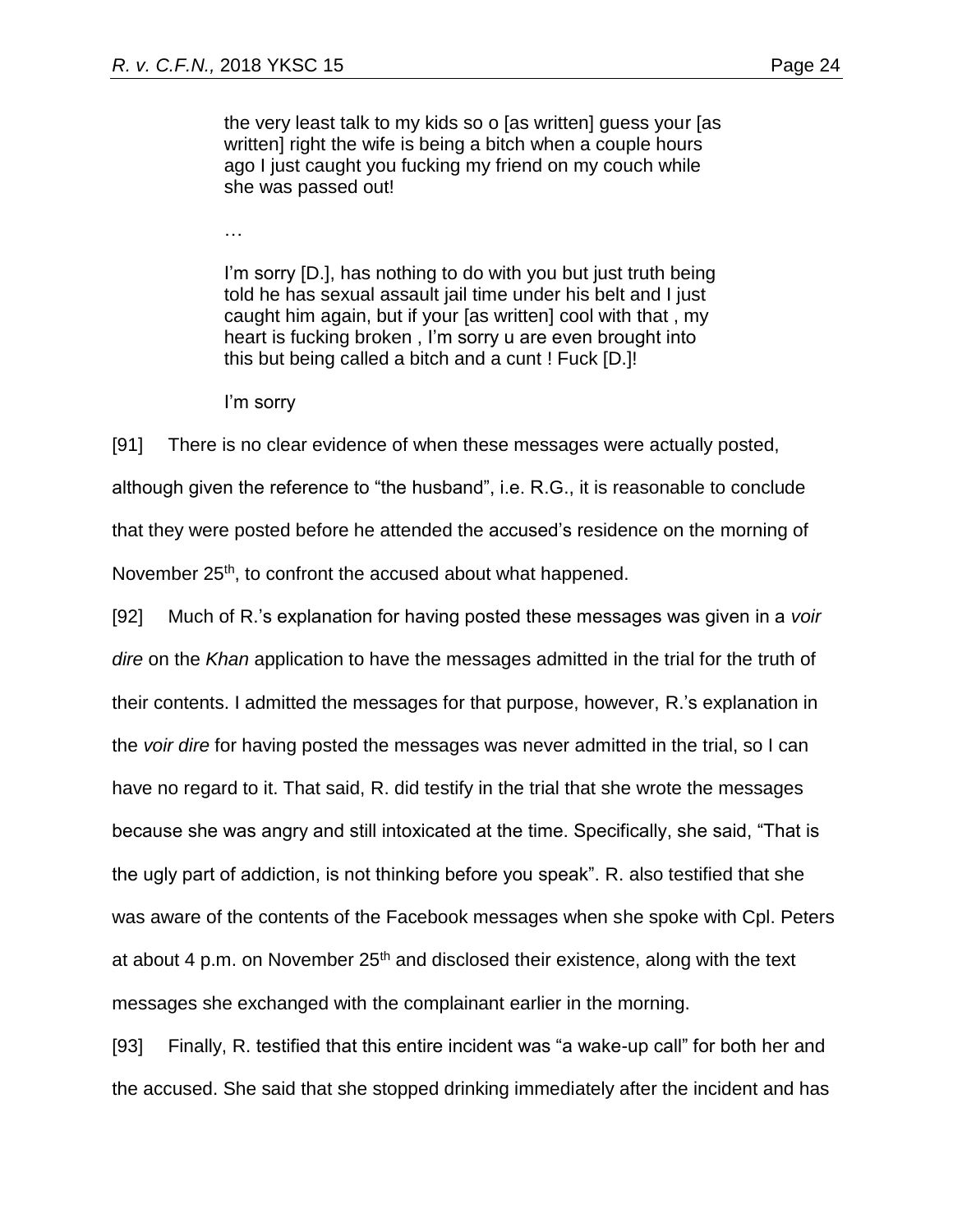now been sober for the last 15 months. She said that she and the accused attend alcohol counselling once per month in Teslin. This evidence is uncontested and it was corroborated by the accused, who has also stopped drinking.

[94] Crown counsel argued that R.'s Facebook messages to D.M. about finding the accused having sex with the complainant when she was passed out should be relied on in my decision. He submitted that if R. walked in and saw consensual sex between the complainant and the accused, one would expect her to have been equally angry at both of them, but rather she took her anger out almost exclusively on the accused. Then, after R.G. effectively accused the accused of rape, the Crown says that R. had to change her story to protect the accused. Accordingly, she began to send texts to the complainant referring to catching them having consensual sex. The Crown says that there is a high degree of reliability in R.'s Facebook messages, because there is nothing in them which is self-serving, similar to an admission against interest.

[95] The Crown also submitted that although screenshots of R.'s text messages exchanged with the complainant have been admitted as a full exhibit in this trial, they are not admissible as proof what happened. I agree. However, Crown counsel went further and said that the accused cannot rely on these text messages as corroboration of R.'s testimony. I disagree with the latter. The text messages are evidence of what R. said to the complainant, regardless of whether what was said was true. Therefore, to the extent that they are consistent with R.'s testimony in this trial, they are potentially relevant to my assessment of her credibility, and I find this to be the case.

[96] Further, while I accept the Crown's argument as to the truthfulness of R.'s Facebook postings, even finding that she wrote them while believing the contents to be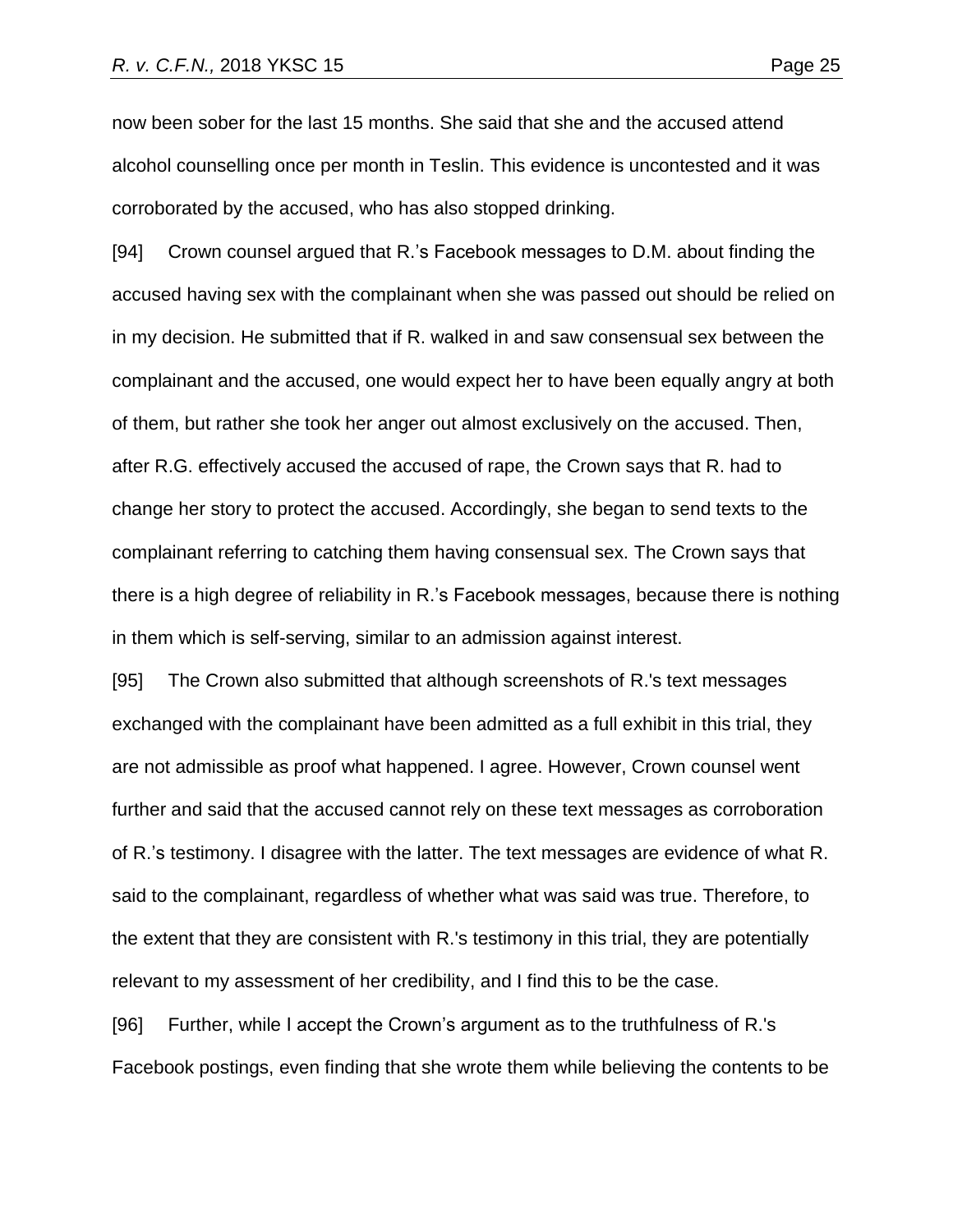true does not take me all the way to proof beyond a reasonable doubt. It is clear, on all the evidence, that R. was indeed furious with the accused when she discovered him having sex with the complainant. She was also still intoxicated from having consumed 15 to 18 beers over the course that night and morning. She was more even more infuriated when she saw that the accused had called her a "bithch" on the Facebook posting to D.M.. Still further, immediately after R. interrupted the intercourse, there was talk between the three main actors of whether the complainant had been sleeping when the intercourse commenced. This may well have stuck in R.'s mind and become a source of suspicion for her as, despite what she saw when she walked into the living room, she could not have known what condition the complainant was in when the intercourse commenced. All of these circumstances combine to potentially explain why R. might have made the Facebook postings, i.e. to hurt the accused, just as she testified she had when she asked him, "Was she even awake?", when R. first confronted the accused in the living room.

[97] I found R. to be a generally impressive witness. While, like the other witnesses, her reliability is to some extent affected by the consumption of a significant amount of alcohol, her description of the events was detailed and remained consistent, for the most part, despite cross-examination. In particular, I cannot reject the evidence R. gave at trial about what she witnessed between the complainant and the accused when she entered the living room, given that she articulated a credible reason for characterizing the complainant as 'passed out' in her Facebook post to D.M. and was resistant to all suggestions that this is what she in fact saw.